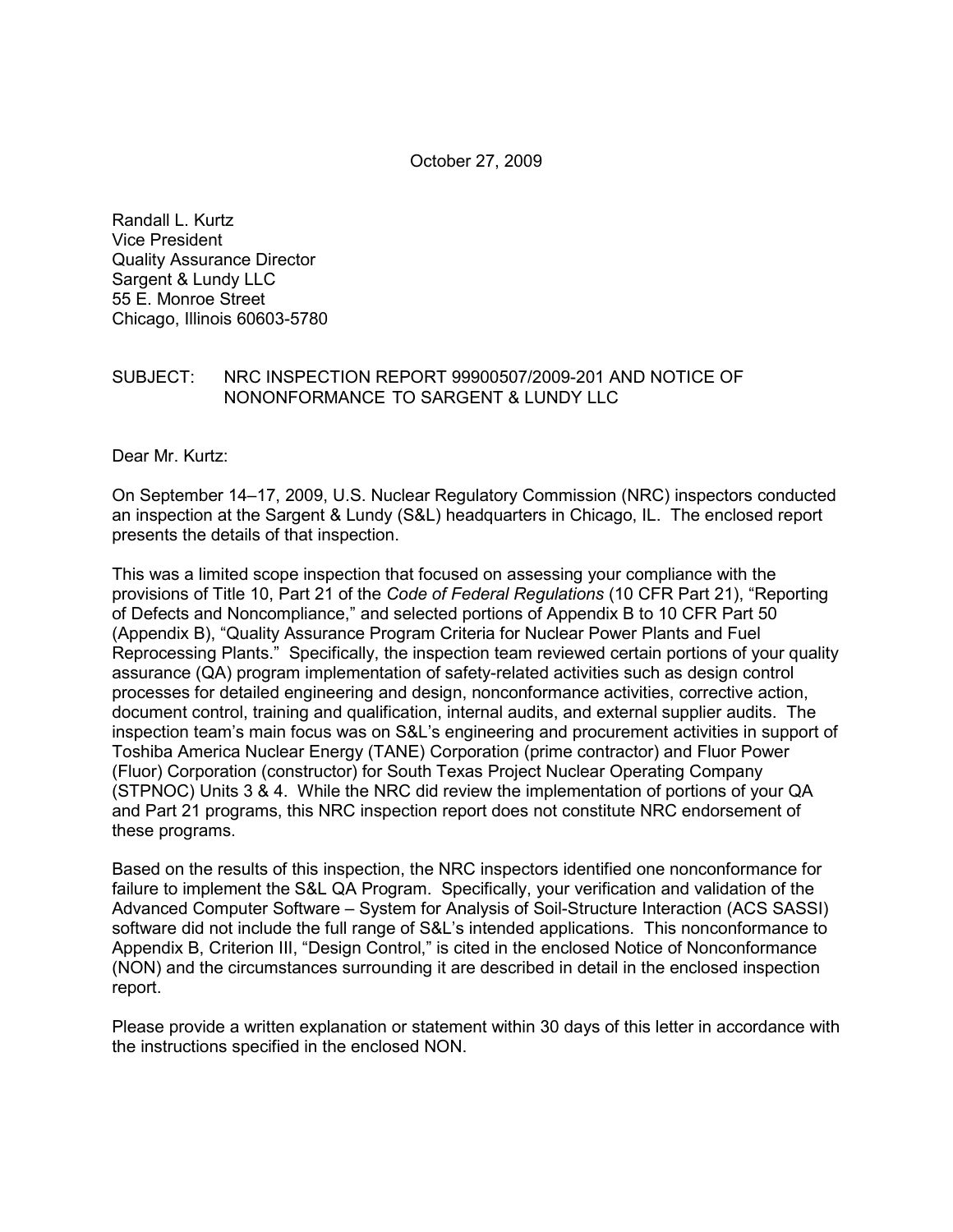In accordance with 10 CFR 2.390, "Public Exemptions, Requests for Withholding," the agency will make a copy of this letter, its enclosures, and your response available electronically for public inspection in the NRC Public Document Room or from the NRC's Agencywide Documents Access and Management System (ADAMS), accessible at http://www.nrc.gov/reading-rm/adams.html. To the extent possible, your response should not include any personal privacy, proprietary, or safeguards information so that it can be made available to the public without redaction. If personal privacy or proprietary information is necessary to provide an acceptable response, then please provide a bracketed copy of your response that identifies the information that should be protected and a redacted copy of your response that deletes such information. If you request that such material be withheld from public disclosure, you must specifically identify the portions of your response that you seek to have withheld and provide in detail the bases for your claim (e.g., explain why the disclosure of information will create an unwarranted invasion of personal privacy or provide the information required by 10 CFR 2.390(b) to support a request for withholding confidential commercial or financial information). If safeguards information is necessary to provide an acceptable response, please provide the level of protection described in 10 CFR 73.21, "Requirements for the Protection of Safeguards Information."

Sincerely,

*/RA/* 

Richard Rasmussen, Chief Quality and Vendor Branch 2 Division of Construction Inspection & Operational Programs Office of New Reactors

Docket No. 99900507

- Enclosure: 1. Notice of Nonconformance
	- 2. Inspection Report 99900507/2009-201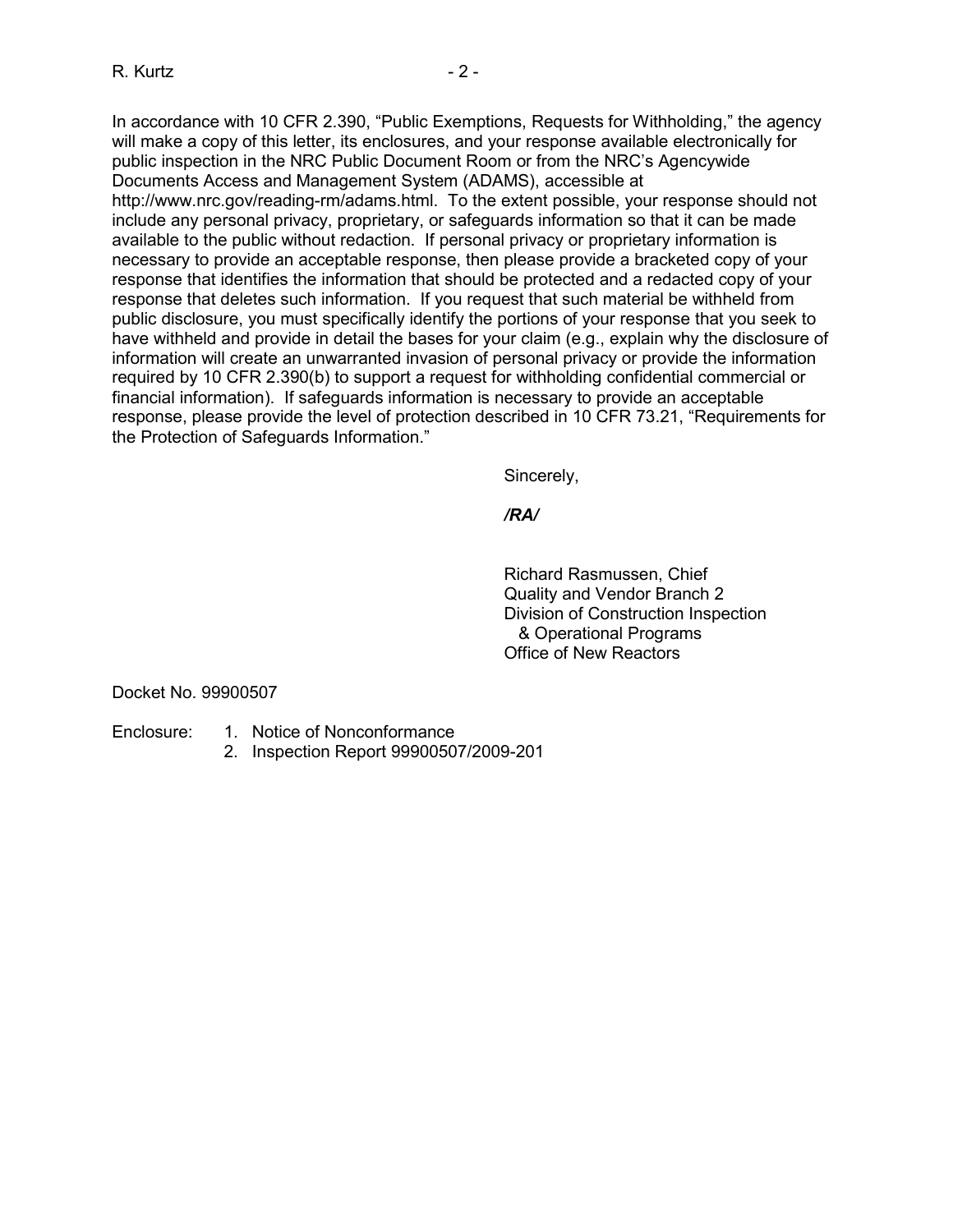In accordance with 10 CFR 2.390, "Public Exemptions, Requests for Withholding," the agency will make a copy of this letter, its enclosures, and your response available electronically for public inspection in the NRC Public Document Room or from the NRC's Agencywide Documents Access and Management System (ADAMS), accessible at http://www.nrc.gov/reading-rm/adams.html. To the extent possible, your response should not include any personal privacy, proprietary, or safeguards information so that it can be made available to the public without redaction. If personal privacy or proprietary information is necessary to provide an acceptable response, then please provide a bracketed copy of your response that identifies the information that should be protected and a redacted copy of your response that deletes such information. If you request that such material be withheld from public disclosure, you must specifically identify the portions of your response that you seek to have withheld and provide in detail the bases for your claim (e.g., explain why the disclosure of information will create an unwarranted invasion of personal privacy or provide the information required by 10 CFR 2.390(b) to support a request for withholding confidential commercial or financial information). If safeguards information is necessary to provide an acceptable response, please provide the level of protection described in 10 CFR 73.21, "Requirements for the Protection of Safeguards Information."

Sincerely,

### */RA/*

Richard Rasmussen, Chief Quality and Vendor Branch 2 Division of Construction Inspection & Operational Programs Office of New Reactors

Docket No. 99900507

- Enclosure: 1. Notice of Nonconformance
	- 2. Inspection Report 99900507/2009-201

## DISTRIBUTION:

Cqvb/rf randall.l.kurtz@sargentlundy.com RidsNroDcipCqvb GTracy JTappert KKavanagh

#### ADAMS Accession No.: **ML092990573**

| <b>OFFICE</b>                        | NRO/DCIP/CQVB | NRO/DCIP/CQVB         | NRO/DCIP/CQVB          |
|--------------------------------------|---------------|-----------------------|------------------------|
| <b>NAME</b>                          | ASakadales    | AKeim                 | ARivera-Varona         |
| <b>DATE</b>                          | 10/26/2009    | 10/26/2009            | 10/27/2009 (via email) |
| <b>OFFICE</b>                        | NRO/DCIP/CQVB | NRO/DCIP/CQVB         | NRO/DCIP/CQVB: BC      |
| <b>NAME</b><br>Glipscomb (via email) |               | RMcIntyre (via email) | RRasmussen             |
| <b>DATE</b><br>10/27/2009            |               | 10/23/2009            | 10/27/2009             |

# **OFFICIAL RECORD COPY**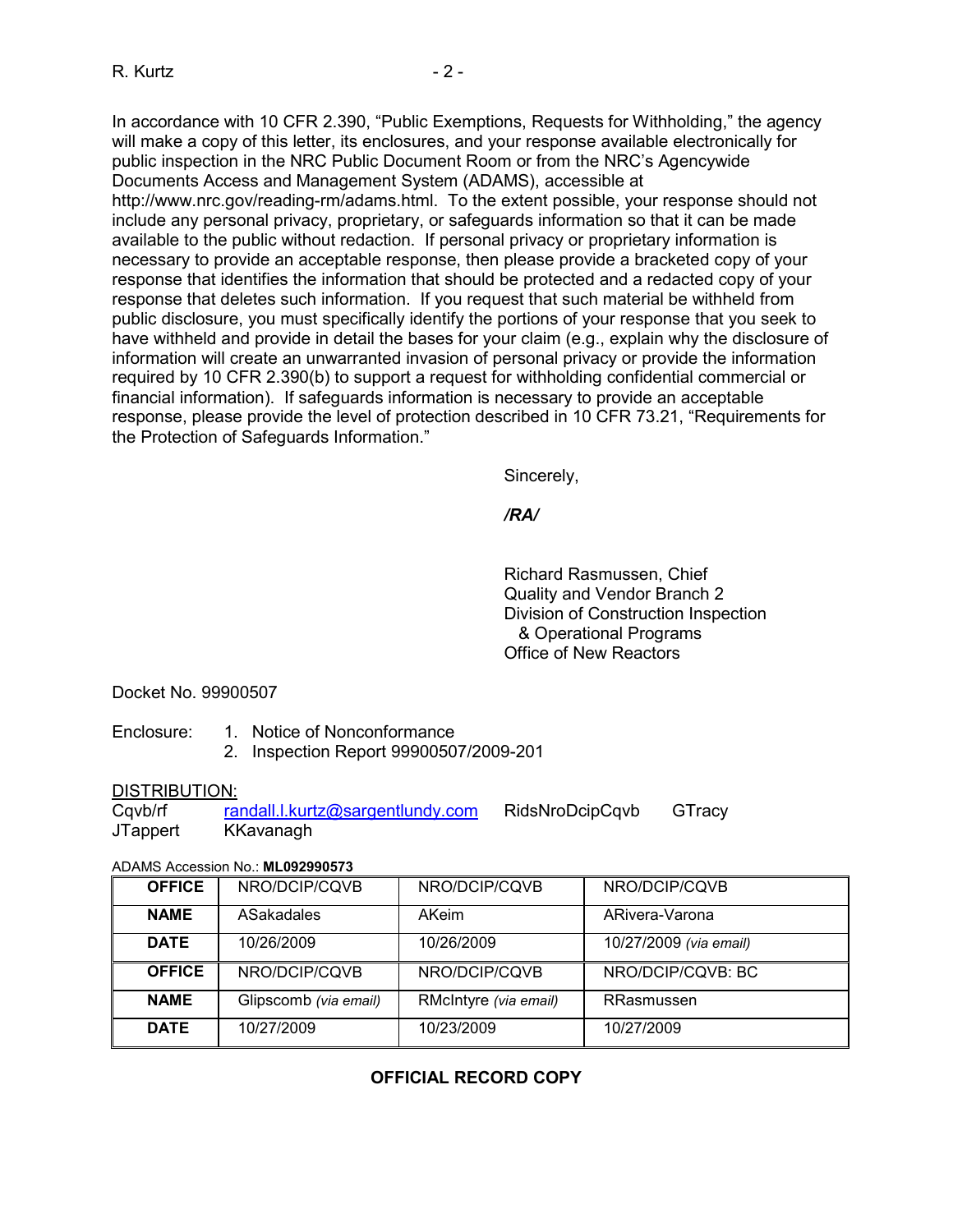#### **NOTICE OF NONCONFORMANCE**

Sargent & Lundy LLC **Docket Number 99900507** Chicago, Illinois 60603-5780

55 E. Monroe Street Inspection Report Number 2009-201

Based on the results of a Nuclear Regulatory Commission (NRC) inspection conducted September 14 - 17, 2009, of activities performed at Sargent & Lundy LLC (S&L) headquarters in Chicago, IL, certain activities were not conducted in accordance with NRC requirements that were contractually imposed upon S&L by NRC Combined Operating License (COL) license applicants.

Criterion III, "Design Control," of Appendix B to 10 CFR Part 50 states, in part, that "measures shall also be established for the selection and review for suitability of application of materials, parts, equipment, and processes that are essential to the safety related functions of the structures, systems and components." Additionally, Criterion III states in part that, "the design control measures shall provide for verifying or checking the adequacy of design, such as by the performance of design reviews, by the use of alternate or simplified calculational methods, or by the performance of a suitable testing program."

Section 02.00, "Quality Assurance Program," of the S&L Nuclear Quality Assurance Program Topical Report SL-TR-1A (QATR), Subsection 02.05 states that "the development and use of computer programs for quality-related activities are controlled by the Nuclear Quality Assurance Program, including Supplements 3S1 and 11S-2, and Subpart 2.7 of ANSI/ASME NQA-1-1994. Supplements 3S1 and 11S-2 and Subpart 2.7 of ANSI/ASME NQA-1-1994 provide requirements for design control and computer software.

S&L "Acceptance Plan for Procurement of Computer Software ACS SASSI," Revision 0, dated June 16, 2008, states the following:

The Advanced Computer Software – System for Analysis of Soil-Structure Interaction (ACS SASSI) software shall be validated and documented in accordance with procedure SOP-0204 and guideline GAG-0204-01 prior to use. The test problems used in Ghiocel Predictive (GP) Technologies, Inc., verification and validation (V&V) shall be reviewed against S&L's intended application of the software. If S&L intends to apply the software to conditions outside the range of GP Technologies test problems, the problems shall be modified and/or supplemented to encompass the range of S&L's intended applications.

Contrary to the above, as of September 17, 2009, S&L failed to modify and/or supplement GP Technologies test problems to include the full range of S&L applications for South Texas Project (STP) Units 3 & 4. Specifically, S&L identified that a 94-soil layer model was required to perform the Soil-Structure Interaction (SSI) analysis for the STP Units 3 & 4 control building. S&L performed V&V of the ACS SASSI program using no more than 20-soil layer models.

This has been identified as Nonconformance 99900507/2009-201-01.

Please provide a written statement or explanation to the U.S. Nuclear Regulatory Commission, ATTN: Document Control Desk, Washington, DC 20555-0001 with a copy to the Richard Rasmussen, Chief, Quality and Vendor Branch B, Division of Construction Inspection and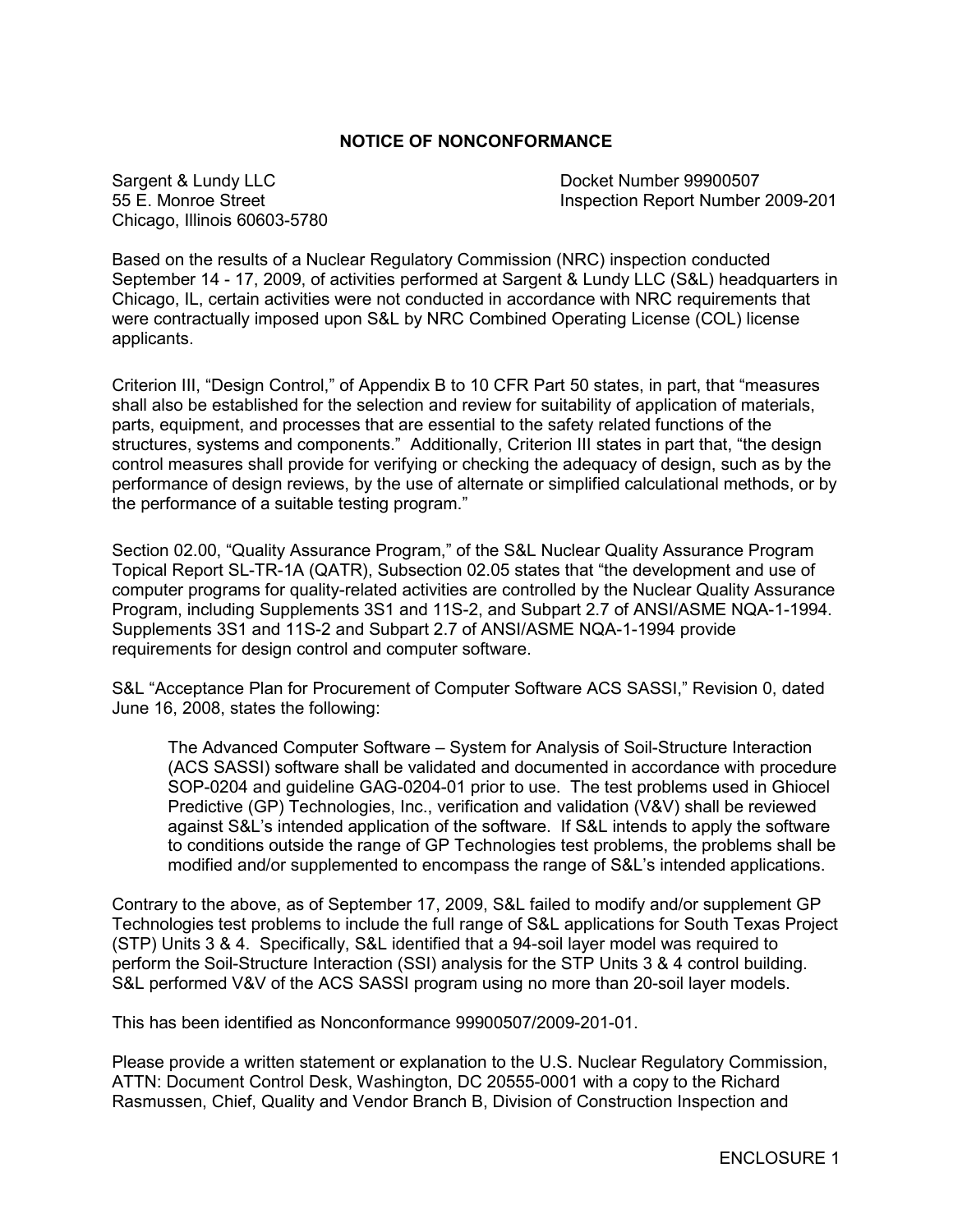Operational Programs, Office of New Reactors, within 30 days of the date of the letter transmitting this Notice of Nonconformance (NON). This reply should be clearly marked as a "Reply to a Notice of Nonconformance" and should include for each noncompliance: (1) the reason for the noncompliance, or if contested, the basis for disputing the noncompliance; (2) the corrective steps that have been taken and the results achieved; (3) the corrective steps that will be taken to avoid non-compliances; and (4) the date when your corrective action will be completed. Where good cause is shown, consideration will be given to extending the response time.

Because your response will be made available electronically for public inspection in the NRC Public Document Room or from the NRC's document system (ADAMS), accessible from the NRC Web site at http://www.nrc.gov/reading-rm/adams.html, to the extent possible, it should not include any personal privacy, proprietary, or Safeguards Information so that it can be made available to the public without redaction. If personal privacy or proprietary information is necessary to provide an acceptable response, then please provide a bracketed copy of your response that identifies the information that should be protected and a redacted copy of your response that deletes such information. If you request withholding of such material, you must specifically identify the portions of your response that you seek to have withheld and provide in detail the bases for your claim of withholding (e.g., explain why the disclosure of information will create an unwarranted invasion of personal privacy or provide the information required by 10 CFR 2.390(b) to support a request for withholding confidential commercial or financial information). If Safeguards Information is necessary to provide an acceptable response, please provide the level of protection described in 10 CFR 73.21.

Dated this 27<sup>th</sup> day of October 2009.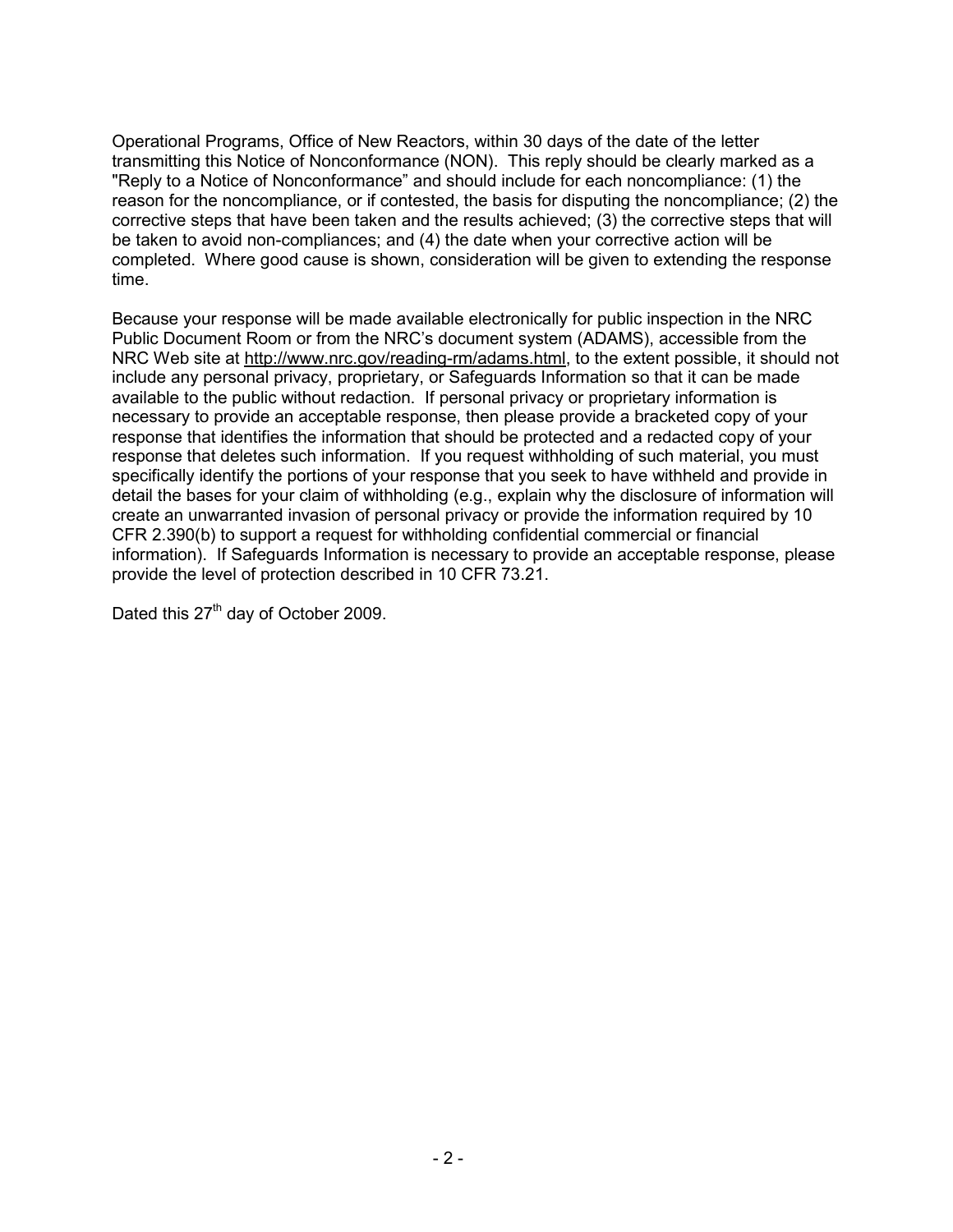#### U.S. NUCLEAR REGULATORY COMMISSION OFFICE OF NEW REACTORS DIVISION OF CONSTRUCTION INSPECTION & OPERATIONAL PROGRAMS VENDOR INSPECTION REPORT

| Docket No.:                                                                                                                                                                                                                                                                                                                                                                                               | 99900507                                                                                                                                                                                                                                                        |                    |  |  |
|-----------------------------------------------------------------------------------------------------------------------------------------------------------------------------------------------------------------------------------------------------------------------------------------------------------------------------------------------------------------------------------------------------------|-----------------------------------------------------------------------------------------------------------------------------------------------------------------------------------------------------------------------------------------------------------------|--------------------|--|--|
| Report No.:                                                                                                                                                                                                                                                                                                                                                                                               | 99900507/2009-201                                                                                                                                                                                                                                               |                    |  |  |
| Vendor:                                                                                                                                                                                                                                                                                                                                                                                                   | Sargent & Lundy LLC<br>55 E. Monroe Street<br>Chicago, Illinois 60603-5780                                                                                                                                                                                      |                    |  |  |
| Vendor Contact:                                                                                                                                                                                                                                                                                                                                                                                           | Randall L. Kurtz<br><b>Quality Assurance Director</b><br>312-269-6562                                                                                                                                                                                           |                    |  |  |
| Sargent & Lundy LLC (S&L) provides consulting, engineering,<br>Nuclear Industry:<br>design, and analysis for electric power generation and power<br>delivery projects. Currently, S&L is involved with new nuclear plant<br>Combined Operating License (COL) and Early Site Permit (ESP)<br>preparation, as an Owners Engineer, and in various engineering,<br>design, and procurement support activities |                                                                                                                                                                                                                                                                 |                    |  |  |
|                                                                                                                                                                                                                                                                                                                                                                                                           | S&L is performing nuclear island detailed engineering and design,<br>including analysis and structural design of the reactor building, the<br>control building, the radwaste building, and the ultimate heat sink<br>for South Texas Project (STP) Units 3 & 4. |                    |  |  |
| <b>Inspection Dates:</b>                                                                                                                                                                                                                                                                                                                                                                                  | September 14-17, 2009                                                                                                                                                                                                                                           |                    |  |  |
| Inspectors:                                                                                                                                                                                                                                                                                                                                                                                               | Richard P. McIntyre, NRO/DCIP/CQVB<br>George Lipscomb, NRO/DCIP/CQVB<br>Aida Rivera-Varona, NRO/DCIP/CQVB<br>Andrea Keim, NRO/DCIP/CQVB                                                                                                                         | Team Leader        |  |  |
| Approved by:                                                                                                                                                                                                                                                                                                                                                                                              | /RA/<br>Richard Rasmussen, Chief<br>Quality & Vendor Branch 2<br>Division of Construction Inspection<br>& Operational Programs<br>Office of New Reactors                                                                                                        | 10/27/2009<br>Date |  |  |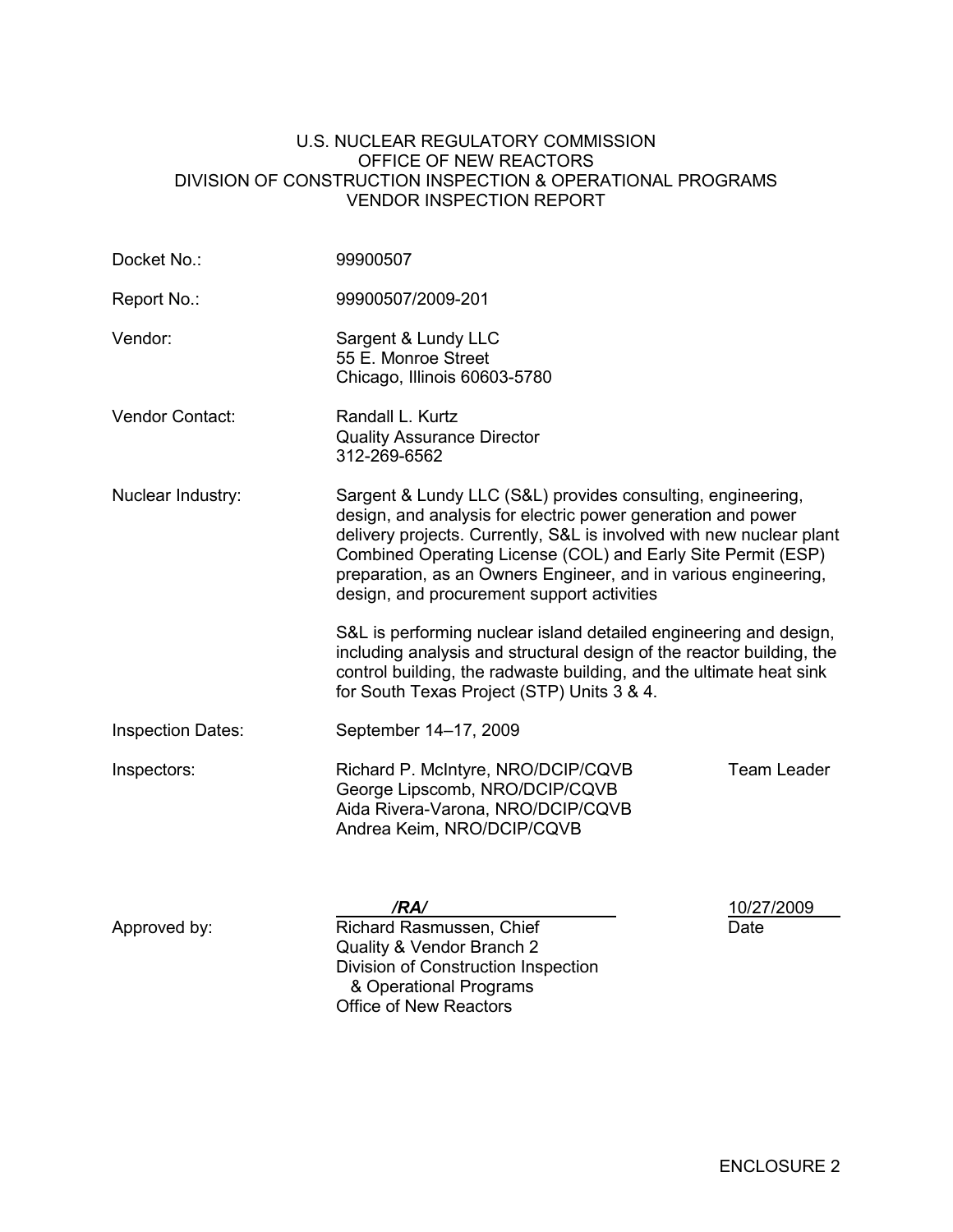## **EXECUTIVE SUMMARY**

#### Sargent & Lundy LLC 99900507/2009-201

The purpose of this U.S. Nuclear Regulatory Commission (NRC) inspection was to verify that Sargent & Lundy LLC (S&L) implemented an adequate quality assurance (QA) program that complies with the requirements of Appendix B to Title 10 of the *Code of Federal Regulations* (10 CFR) Part 50 (Appendix B), "Quality Assurance Criteria for Nuclear Power Plants and Fuel Reprocessing Plants." The inspection was also to verify that S&L implemented a program for reporting defects and nonconformances consistent with the requirements of 10 CFR Part 21, "Reporting of Defects and Noncompliance." This was a limited scope inspection during which the NRC inspectors reviewed selected portions of S&L's QA program implementation of safetyrelated activities. The NRC inspection team's main focus was on S&L's engineering and procurement activities in support of Toshiba America Nuclear Energy (TANE) Corporation (prime contractor) and Fluor Power (Fluor) Corporation (constructor) for South Texas Project Nuclear Operating Company (STPNOC) STP Units 3 & 4. The inspection was conducted at S&L's Headquarters in Chicago, IL.

The NRC inspection bases were the following:

- 10 CFR Part 21
- Appendix B to 10 CFR Part 50

The NRC inspectors utilized Inspection Procedure 43002, "Routine Inspections of Nuclear Vendors" and Inspection Procedure 36100, "Inspection of 10 CFR Part 21 and 50.55(e) Programs for Reporting Defects and Nonconformance," while conducting this inspection.

The last NRC inspection conducted at S&L's Headquarters in Chicago, IL, occurred in December 2002. During that inspection, the NRC inspectors identified three nonconformances; a summary of each is included below:

- Nonconformance 99900507/2002-201-01 was issued because S&L failed to properly store in-process quality assurance records in a security box that was fire-rated.
- Nonconformance 99900507/2002-201-02 was issued because S&L had not conducted the required QA audits in the prescribed time periods.
- Nonconformance 99900507/2002-201-03 was issued because S&L closed a performance improvement process report (PIP) without implementing the recommended corrective action.

The NRC inspectors took the December 2002 findings into consideration while planning the current inspection.

During the NRC inspection at S&L, daily meetings were conducted between the NRC inspectors and S&L staff to discuss observations and/or findings and to share ongoing inspection activity with the S&L staff.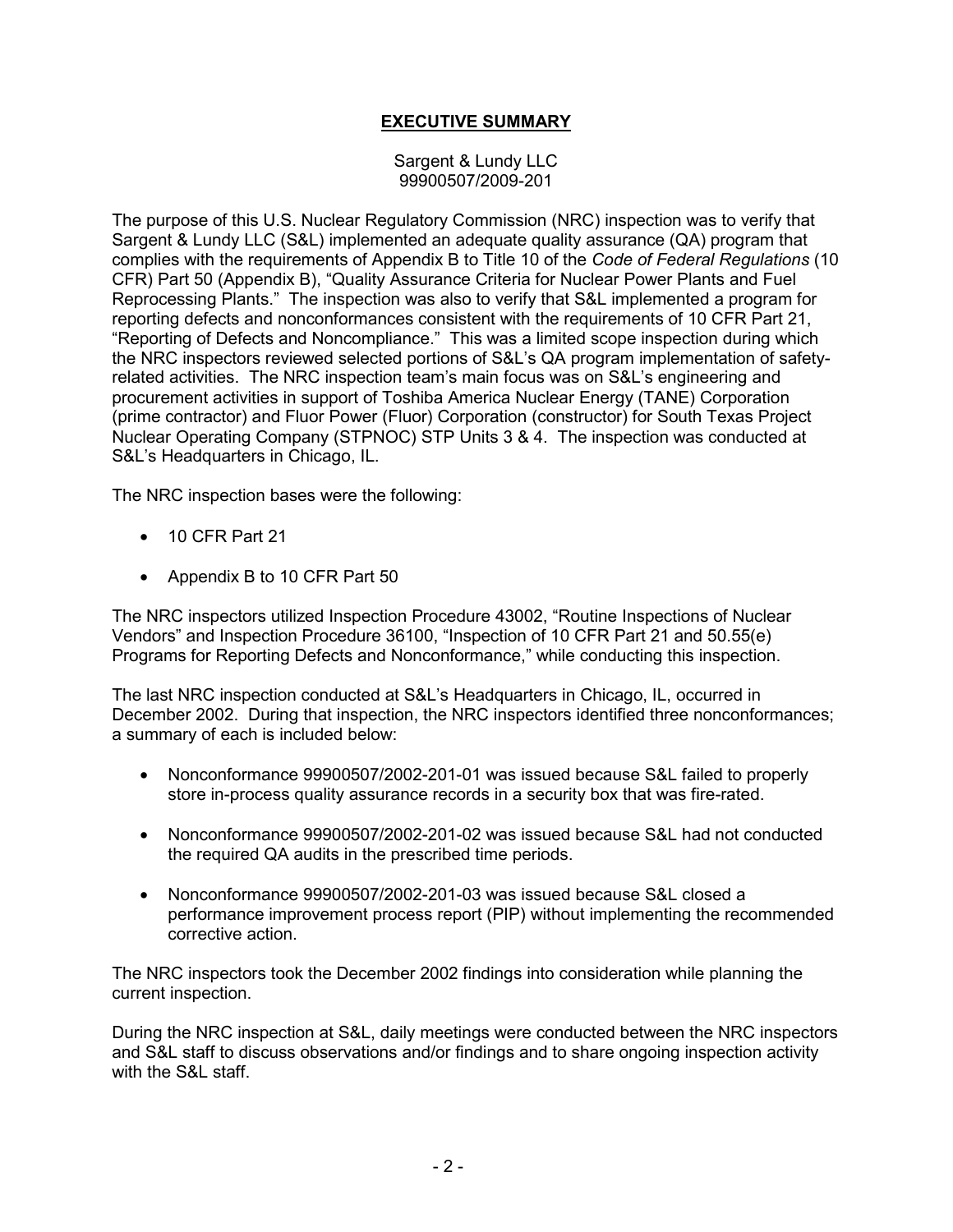The NRC inspection team reviewed S&L's implementation of its 10 CFR Part 21 program for evaluating deviations and reporting of defects that could cause a substantial safety hazard. The NRC inspectors did not identify any issues with the policies and procedures implementing the S&L 10 CFR Part 21 program. However, the NRC staff did identify one nonconformance while reviewing S&L's 10 CFR Part 21 evaluation and supporting documentation related to the Advanced Computer Software – System for Analysis of Soil-Structure Interaction (ACS SASSI) Part 21 notification to the NRC dated September 11, 2009.

ACS-SASSI is a program that performs seismic soil-structure interaction (SSI) analysis and was used to perform SSI analysis of the control building, reactor building, and the ultimate heat sink/reactor service water pump house for STP Units 3 & 4. During the SSI analysis of the control building, S&L observed a certain irregularity in the results obtained from the use of the ACS-SASSI code and initiated a PIP to evaluate, correct and determine the extent of this issue. S&L's initial screening of this PIP found it to be a significant issue leading to the initiation of a root cause analysis and Part 21 notification to the NRC.

The NRC inspectors reviewed S&L's Part 21 notification, evaluation, and supporting documentation during the inspection and concluded that S&L failed to include the full range of S&L's intended applications during verification and validation (V&V) ACS SASSI software. This resulted in Nonconformance 99900507/2009-201-01.

The NRC inspectors also reviewed S&L's QA program and implementation for safety-related design control activities for detailed engineering and design, corrective action, document control, training and qualification, internal S&L audits, and external supplier audits. The NRC inspectors concluded that these portions of S&L's QA program were appropriately controlled and implemented.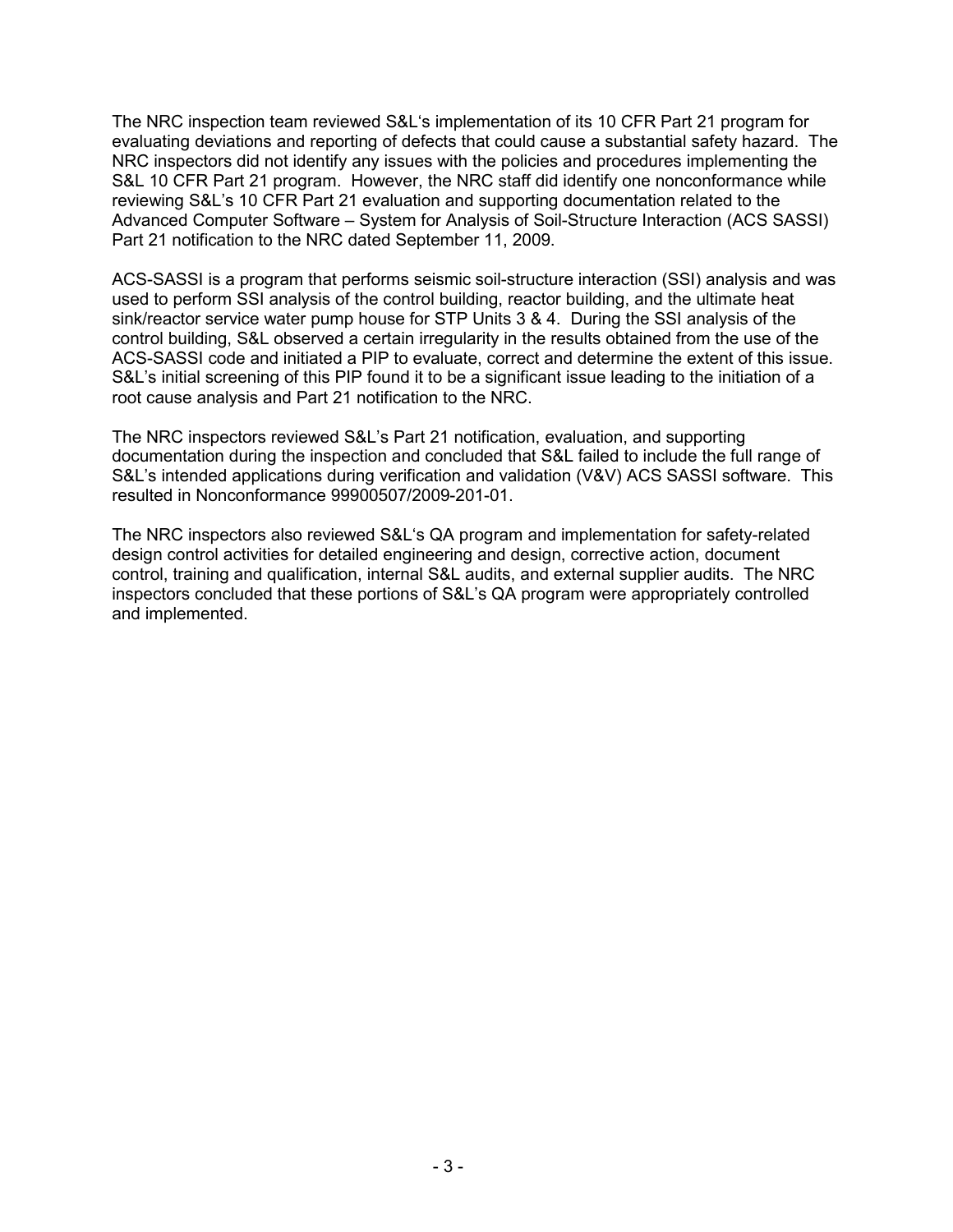# **REPORT DETAILS**

### 1. 10 CFR Part 21 Program

#### a. Inspection Scope

The NRC inspectors reviewed S&L's policies and implementing procedures that govern the 10 CFR Part 21 program to verify compliance with the requirements of 10 CFR Part 21, "Reporting of Defects and Noncompliances." Specifically, the NRC inspectors reviewed the following S&L Standard Operating Procedures (SOPs) and Part 21 reports:

- SOP-1405, "Reporting of Defects and Noncompliances," Revision 5, dated November 12, 2007.
- SOP-1401, "Performance Improvement Process," Revision 9B, dated September 9, 2009.
- S&L 10 CFR Part 21 Report, "ACS SASSI Computer Program," dated September 11, 2009.

The NRC inspectors evaluated S&L's 10 CFR Part 21 postings for compliance with the requirements of 10 CFR 21.6, "Posting Requirements," and S&L's implementing procedures for evaluating and notifying the NRC of potential defects and noncompliances. In addition, the NRC inspectors reviewed the S&L Part 21 report dated September 11, 2009, and supporting documentation.

#### b. Observations and Findings

#### b.1 Postings

The NRC inspectors evaluated S&L's compliance with the posting requirements of 10 CFR 21.6. The NRC inspectors verified that S&L had posted notices that included a copy of Section 206 of the Energy Reorganization Act of 1974, a description of 10 CFR Part 21 and the procedure that implements the regulation, the location where the 10 CFR Part 21 regulation and implementing procedures may be examined, and a notice that included the telephone number of S&L's 10 CFR Part 21 contact: the Quality Assurance Manager. The NRC inspectors concluded that S&L's 10 CFR Part 21 postings were in compliance with the requirements of 10 CFR 21.6.

#### b.2 10 CFR Part 21 Procedure and Implementation

The NRC inspectors reviewed and discussed S&L's 10 CFR Part 21 program with S&L's Quality Assurance Manager. SOP-1405 described the method for evaluating and notifying the NRC of potential defects and noncompliances as required by 10 CFR Part 21. SOP-1405 also provided the process for evaluating and notifying affected licensees or purchasers of potential defects and noncompliances as required by 10 CFR 50.55(e). The NRC inspectors determined that SOP-1405 contained adequate procedural guidance to initiate S&L's 10 CFR Part 21 process when a PIP determined that a reportable defect may exist.

In accordance with 10 CFR 21.21, the NRC inspectors requested copies of any 10 CFR Part 21 evaluations that S&L had completed for STP Units 3 & 4. During discussions with S&L staff, the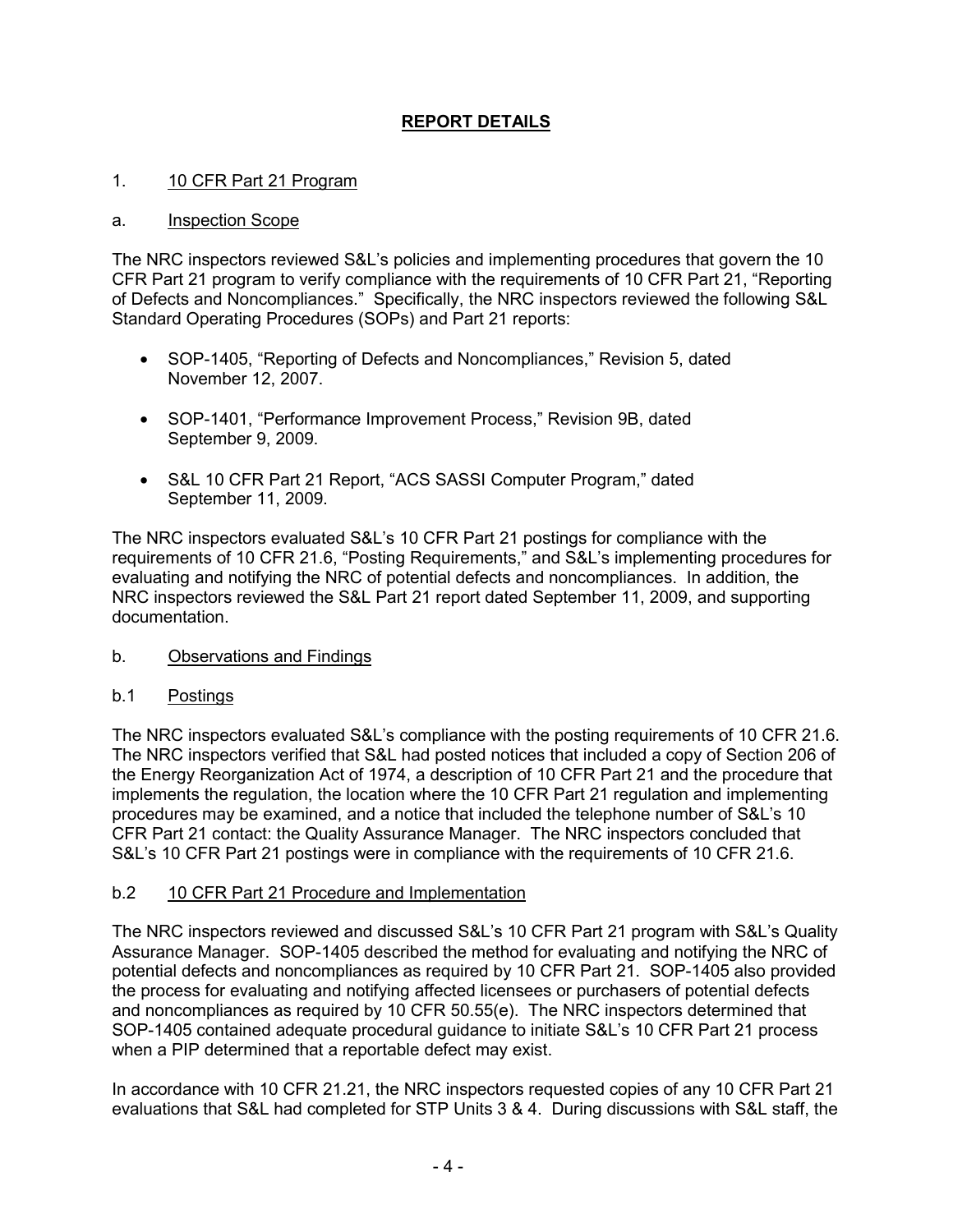NRC inspectors found that S&L had completed a 10 CFR Part 21 evaluation and had submitted a notification on September 11, 2009. This notification is discussed in detail in Section b.3. The NRC inspectors verified that S&L's staff was knowledgeable about the conditions that would warrant a 10 CFR Part 21 evaluation. The NRC inspectors also determined that S&L's 10 CFR Part 21 procedure included all the requirements of Part 21 for evaluating and reporting defects and failures to comply.

## b.3 10 CFR Part 21 Report related to ACS SASSI Computer Program

In a letter dated September 11, 2009, S&L submitted a Part 21 report notification to the NRC regarding the ACS-SASSI program related to STP Units 3 and 4 safety related analysis. The NRC inspectors reviewed the following documents related to this Part 21 evaluation and report notification:

- Project 12188-010, "ACS SASSI Version 2.2.1 Software Verification and Validation Report," dated October 6, 2008.
- "Acceptance Plan for Procurement of Computer Software ACS SASSI," Revision 0, dated June 16, 2008.
- SOP-0204, "Computer Software Quality Policies and Requirements," Revision 8, dated December 10, 2008.
- General Administrative Guideline (GAG)-0204-01, "Computer Software Development, Procurement, Verification and Validation, and Submission for Configuration Control," Revision 9, dated September 9, 2009.
- Root Cause Analysis PIP No. 2009-1281, "Possible Numerical Instability of ACS SASSI Program," dated September 17, 2009.
- PIP No. 2009-1281, "Possible Numerical Instability of ACS SASSI Program," initiated on July 30, 2009.
- PIP No. 2009-1574, "Improve Soil/Structure Interaction Sub-process," initiated on September 17, 2009.
- PIP No. 2009-1579, "Acceptance of ACS SASSI Software," initiated on September 17, 2009.

Initially, the NRC inspectors reviewed PIP No. 2009-1281 that addressed the issue of numerical instability in a computer software program used at S&L. ACS-SASSI, is a software program that performs SSI analysis. The program was procured from Ghiocel Predictive (GP) Technologies. S&L purchased licenses to use ACS SASSI from GP Technologies in 2008 and verified and validated the software under S&L's QA program. S&L stated that the ACS SASSI User Manual for S&L Version 2.2.1 allowed for modeling up to 100 soil layers. S&L and GP Technologies performed verification and validation using no more than 20 soil layer models due to the limitation of such problems with known solutions in published literature.

S&L used the ACS SASSI software for STP Units 3 and 4 SSI analyses of structures such as the control building, reactor building and the ultimate heat sink/reactor service water pump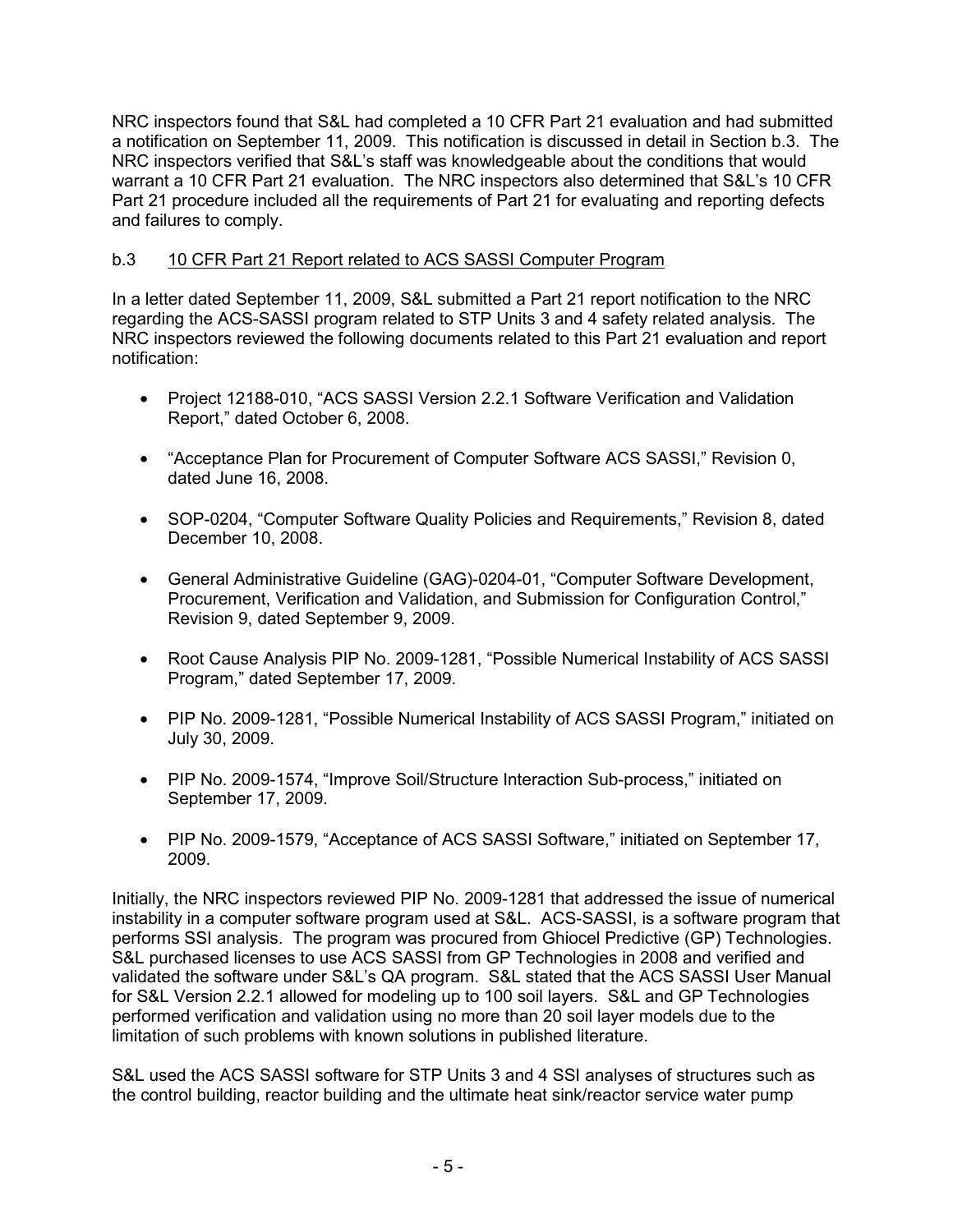house. During the SSI analysis of the control building, S&L observed a certain irregularity in the results obtained from the use of the ACS-SASSI code. The response spectra using a 94 soil layers model is very different than using 74 layers model or and 80 layers model. PIP No. 2009- 1281 was initiated to evaluate, correct and determine the extent of this issue. S&L's initial screening of this PIP found it to be a significant issue that was potentially reportable to the NRC under the provisions of 10 CFR Part 21. In accordance with SOP-1401, S&L initiated a root cause analysis (RCA).

The NRC inspectors reviewed the RCA of PIP No. 2009-1281 that focused on the verification and validation testing of the ACS SASSI program and the Part 21 evaluation and report as required by SOP-1405.

The S&L Part 21 Report dated September 11, 2009, stated that their investigation, including a review of other uses of the software, indicated that numerical instability may occur with high numbers of soil layers, even when soil layer properties and number of soil layers (<100) were within the parameters stated in the User's Manual. It also stated that investigations indicated that the results for the control building with 94 layers, the reactor building with 84 layers, and the UHS/RSW pump house with 100 layers, were not reliable.

S&L recommended to STPNOC that work performed using ACS SASSI Version 2.2.1 relied upon to support licensing positions and to support the design basis be reanalyzed using SASSI 2000, Version 3.0. STPNOC accepted this recommendation and S&L committed to complete reanalysis activities for all affected SSI analyses by November 24, 2009.

Finally, the S&L Part 21 Report stated that S&L was no longer using ACS SASSI Version 2.2.1 for production work and investigated whether SASSI 2000 Version 3.0 had similar irregularities. The S&L investigation concluded that the SASSI 2000 Version 3.0 did not have similar irregularities and was fundamentally sound.

The NRC inspectors reviewed supporting documentation to support V&V activities for the ACS SASSI 2.2.1. SOP-0204, described the processes to be followed by S&L for the procurement, development, V&V, maintenance, documentation, configuration control, and error reporting for computer software used by S&L. SOP-0204 also stated that the V&V methodology shall be based on one or more of the following: comparison with classical solutions, experimental test data, or analytical results published in technical literature; comparison of results with those obtained from manual calculations using an established computational procedure; comparison of the results with those from other software V&V'd by S&L; or performance of a detailed review of the software.

GAG-0204-01 is a guideline that described the documentation required for computer software development, procurement, V&V, and submission for configuration control.

The NRC inspectors reviewed the ACS SASSI Version 2.2.1 Software Verification and Validation Report and the Acceptance Plan for Procurement of the Computer Software ACS SASSI.

During the review of the Acceptance Plan for Procurement of the Computer Software ACS SASSI, the inspectors indentified the following statement:

ACS SASSI software shall be validated and documented in accordance with procedure SOP-0204 and guideline GAG-0204-01 prior to use. The test problems used in Ghiocel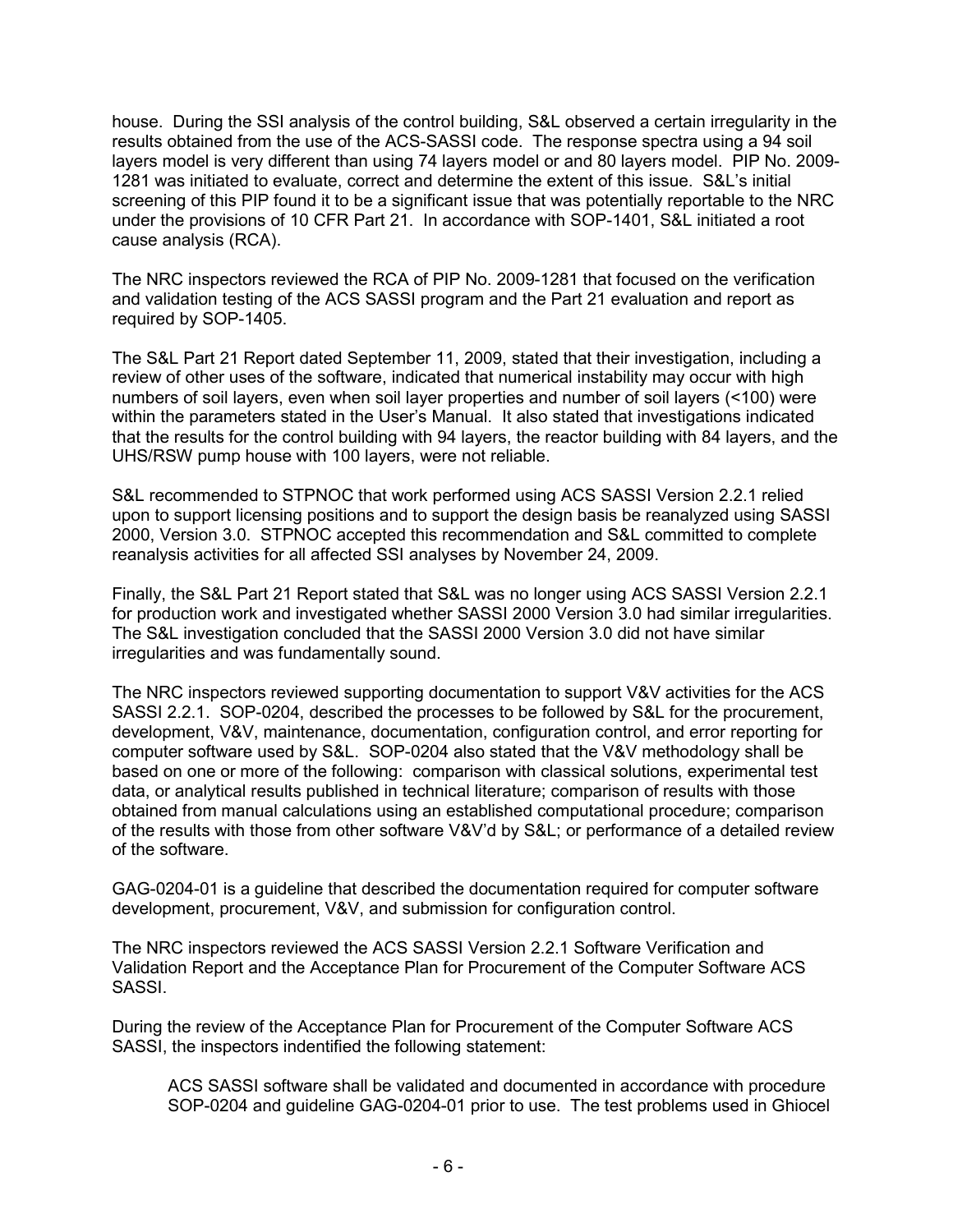Predictive (GP) Technologies, Inc., verification and validation (V&V) shall be reviewed against S&L's intended application of the software. If S&L intends to apply the software to conditions outside the range of GP Technologies test problems, the problems shall be modified and/or supplemented to encompass the range of S&L's intended applications.

The NRC inspectors determined that S&L performed calculations using the ACS SASSI software outside of the range of the test problems used by GP Technologies. As a result of this review, the NRC inspectors determined that S&L V&V of the ACS SASSI software did not encompass the full range of S&L's intended applications. This issue was identified as Nonconformance 99900507/2009-201-01.

As a result of discussions with the NRC inspectors during the inspection, S&L initiated PIP No. 2009-1579 on September 17, 2009, to address the NRC concerns. Also on September 17, 2009, S&L completed the RCA that supports PIP No. 2009-1281 and initiated PIP No. 2009- 1574. This RCA documents past activities conducted by S&L related to "possible numerical instability of ACS SASSI Program." PIP No. 2009-1574 added a caution to the Earthquake Engineering related to SSI processes by stating that issues have been noted regarding numerical instability in SSI software particularly in the transfer functions.

### c. Conclusions

The NRC inspectors concluded that S&L's program requirements for 10 CFR Part 21 were consistent with the regulatory requirements of 10 CFR Part 21 and were being effectively implemented. The NRC inspectors did not identify any issues with the policies and procedures implementing the 10 CFR Part 21 program at S&L. However, the staff did identify Nonconformance 99900507/2009-201-01 while reviewing S&L's 10 CFR Part 21 Report dated September 11, 2009 and supporting documentation.

## 2. Design Control

#### a. Inspection Scope

The NRC inspectors reviewed S&L's QA policies and implementing procedures that govern the design control process to verify compliance with the requirements of Criterion III, "Design Control," of Appendix B as applied to the STP Units 3 & 4 project. Specifically, the NRC inspection team reviewed the policies and procedures governing the implementation of S&Ls design control process related to the development of component specifications, system piping & instrumentation diagrams (P&ID), and component calculations that supported the procurement control and bid evaluation process for selected components and systems. The procedures, documents, and records reviewed within the scope of the inspection in this area included:

- SL-TR-1A, "Sargent & Lundy Nuclear Quality Assurance Program Topical Report," Revision 20, dated April 17, 2009.
- STPNOC STP Units 3 & 4 Project Manual, Revision 2, dated July 24, 2009.
- Project Requirements Document (PRD) A10-0311-0002, "Engineering Plan," Revision B, dated June 5, 2008.
- PRD 7A10-0301- 0005, "Plant Design Guidance," Revision C, dated February 13, 2009.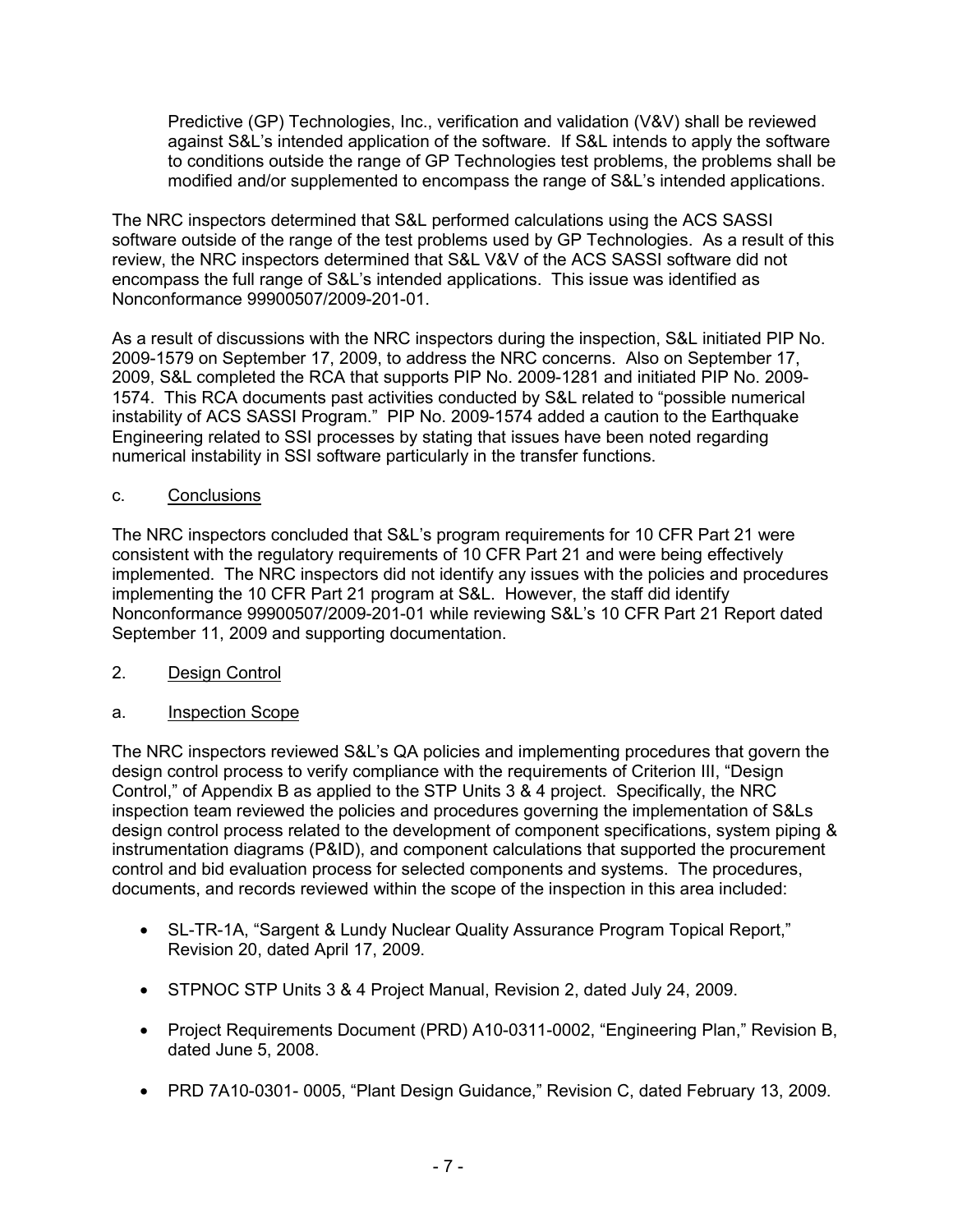- SOP-0401, "Preparation, Review, and Approval of Design Drawings," Revision 5, dated December 3, 2008.
- SOP-0402, "Preparation, Review, and approval of Design calculations," Revision 7B, dated November 11, 2007.
- SOP-0407 "Specifications," Revision 1, dated August 3 2009.
- SOP-0601, "Project Procurement," Revision 14, dated August 3 2009.
- Project Instruction (PI)-STP34-115, "Procurement Process," Revision 1, dated July 14, 2009.
- PI-STP34-116, "Preparation and Control of ASME Section III Design, Safety Related and Non-safety Related and Generic Specifications," Revision 7, dated September 15, 2009.
- PI-STP34-120, "Piping & Instrumentation Diagram (P&ID) Preparation," Revision 1, dated May 29, 2009.
- Project Administrative Guidelines (PAG)-STP34-004, "S&L Internal Project Distribution Guidelines for Technical, Commercial and Project Management Documents," Revision 2, dated June 30, 2009.
- PAG-STP34-002, "Matrix Depicting Design Input Responsibility," Revision 0, dated February 14, 2008.
- PAG-STP34-002.1, "Design Input Responsibility Matrix by Deliverables," Revision 0.
- Project Work Plan (PWP) No. 12188-all, Revision 2, dated May 22, 2009
- U7-SLC-M-SPEC-ASME-PUMP-7386, "Design Specification ASME Section III, Div.1 Class 2, Safety Related Standby Liquid Control Pumps," Revision B, dated May 27, 2009.
- U7-SLC-M-SPEC-HOLD-PUMP-7386, "HOLD Tabulation." Attachment to SLC pump specification.
- U7-SLC-M-SPEC-PUMP-7386, "Standby Liquid Control Pumps and Motors, Safety Related Specification," Revision B, dated May 27, 2009.
- U7-STP34-CAL-DESN-6001, "Hydraulic Analysis of the Standby Liquid Control (SLC) System," Revision A, dated March 20, 2009.
- U7-EDG-M-SPEC-DG-7300, "Emergency Diesel Generator Safety Related Specification," Revision F, dated May 29, 2009.
- SL-ID-111, "Internal Project Distribution List for Technical Documents (Engineering Deliverables) STP Units 3 & 4, Specification, Safety Related Standby Liquid Control Pumps," dated April 8, 2009.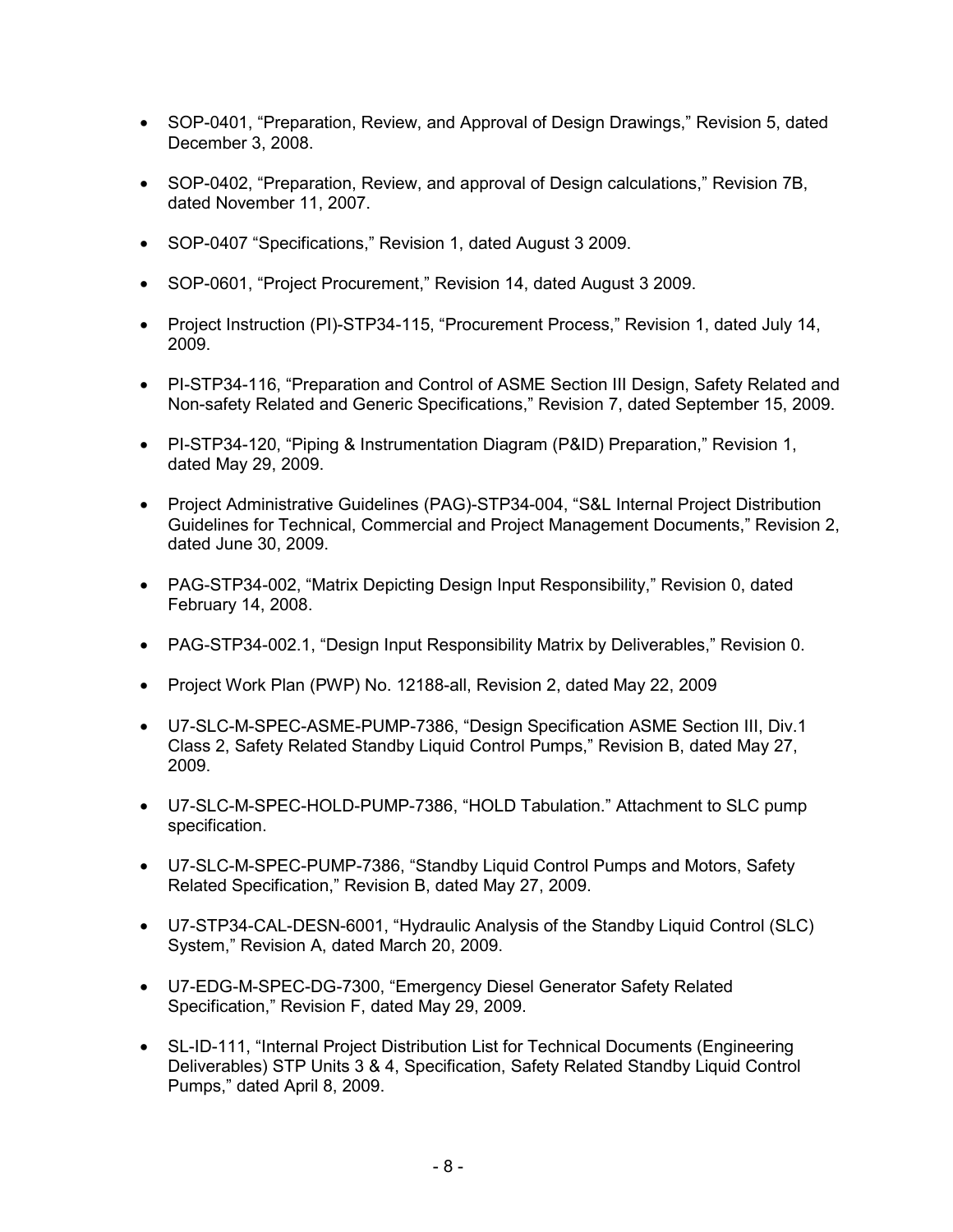- NT-5103096 Sh-1, "STP Unit 3 Emergency Diesel Generator Lubricating Oil System P&ID," Revision A, dated June 10, 2009.
- U3-EDG-M-DWG-PID-001, "EDG Lubricating Oil System Piping and Instrumentation Diagram Sheets 1-5," Revision C, dated June 2009.
- b. Observations and Findings

### b.1 Specifications

The process for the development of specifications was defined in SOP-0407 and PI-STP34-116. S&L was developing several specifications for STP Units 3 & 4 components at the time of the inspection. The NRC inspectors selected to review the specifications developed for the standby liquid control (SLC) pump and the emergency diesel generator (EDG), since they were the closest to completion.

SOP-0407, described the processes to be followed by S&L for the development of specifications for use in support of procurement activities performed by S&L or on behalf of its clients. Specifications were typically utilized in conjunction with SOP-0601, but may be developed as a specific client objective. SOP-0407 provided the overall processes to be used for single and multi-discipline specifications and was very specific on requirements for certification of specifications by one or more registered professional engineers. Finally, SOP-0407 included additional requirements for nuclear projects such as qualification of personnel, QA, and American Society of Mechanical Engineers (ASME) technical requirements.

PI-STP34-116 defined the processes used for preparing, reviewing, issuing, maintaining control, and Professional Engineer (PE) sealing of specifications. This included safety related and nonsafety related specifications, generic specifications and ASME Section III division 1 & 2 design specifications (collectively referred to as Specifications) issued externally for the purchase of safety related and non-safety related structures, systems, and components (SSCs). It further required that Specifications be prepared using all applicable inputs from TANE, STPNOC, S&L, Westinghouse, and Fluor.

#### b.1.a Standby Liquid Control (SLC) Pump

The NRC inspectors reviewed the ASME Section III design specifications (U7-SLC-M-SPEC-ASME-PUMP-7386) and safety related specifications (U7-SLC-M-SPEC-PUMP-7386) for the SLC pumps. The NRC inspectors verified that the specifications met the requirements specified in SOP-0407 and PI-STP34-116.

The engineer responsible for coordinating the development of the Specification or the Specification preparer identified any interfacing disciplines required to provide input and comments on the Specification. The NRC inspectors verified that the development of the SLC pump Specification included adequate interface with other engineering disciplines as required by PAG-STP34-004 and PAG-STP34-002.

PAG-STP34-004 provided directions regarding the internal distribution of S&L prepared technical documents (Engineering Deliverables) and Commercial/Project Management Documents. PAG-STP34-004 referred the preparer to PAG-STP34-002 for technical document distribution guidance to determine appropriate reviewers.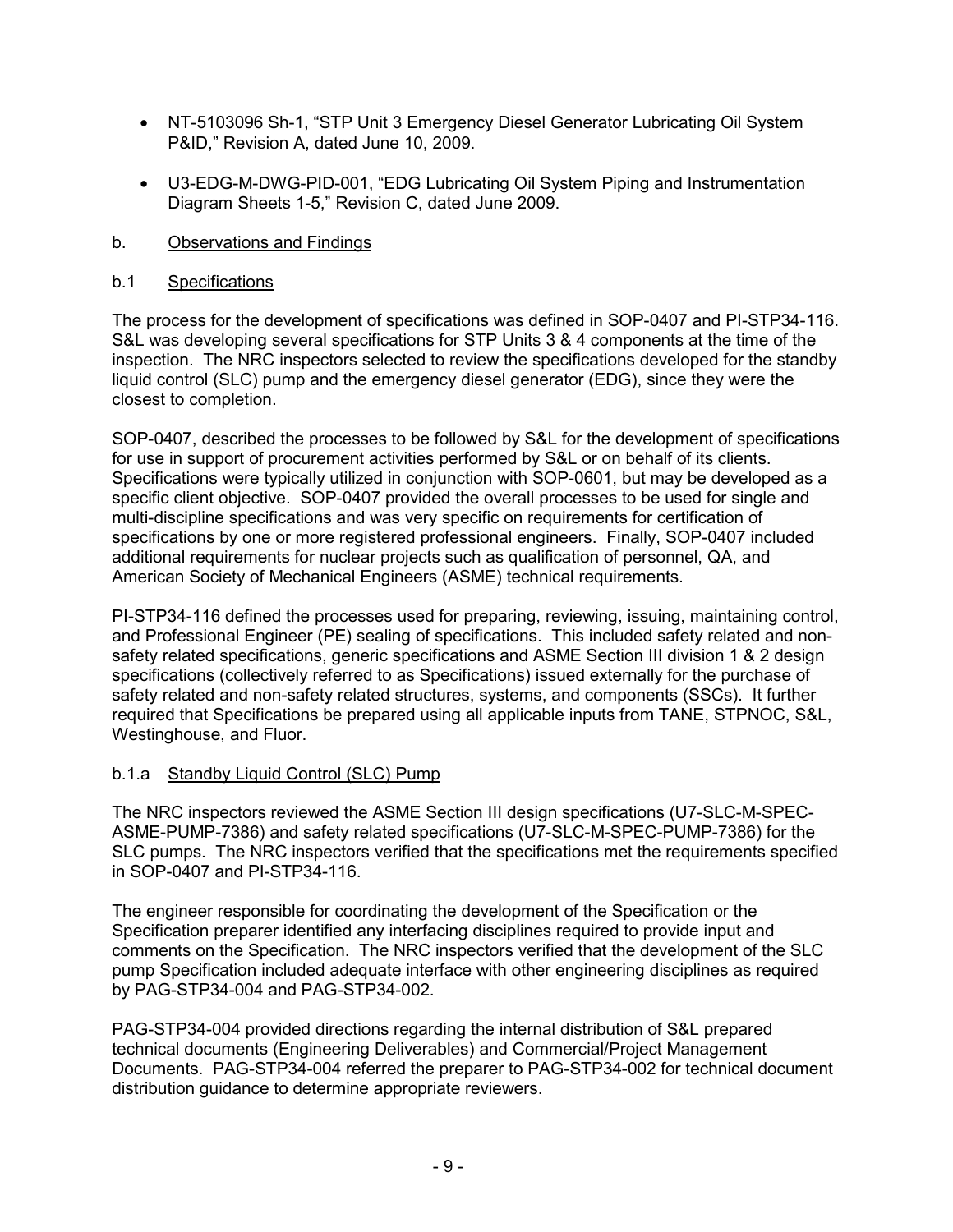PAG-STP34-002 included a table (Figure PAG-STP34-002.1) that identified those S&L groups responsible for the preparation of design engineering and plant physical design deliverables, such as component specifications, and those organizations responsible for providing design input and comments for the deliverables. PAG-ST34-002 stated that all groups responsible for preparation of the design deliverable must solicit design input and comments from other groups identified in the table.

The NRC inspectors reviewed the transmittal document SL-ID-111 that requested review and comments on the SLC pump specification documents (U7-SLC-M-SEC-PUMP-7386 and U7- SLC-M-SPEC-ASME-PUMP-7386) from other work groups. The NRC inspectors noted that the specification documents were developed by the mechanical group, and the transmittal document SL-ID-111 requested review and comments from the following groups: component engineering, Instrumentation and Control (I&C), electrical, QA, and mechanical.

Figure PAG-STP34-002.1 directed that the development of mechanical specification be prepared by the mechanical group with input and comments from Nuclear Plant Analysis (NPA), component engineering, I&C, and electrical groups. The NRC inspectors noted that the SL-ID-111 did not include the NPA group as instructed by Figure PAG-STP34-002.1.

The NRC inspectors met with the S&L mechanical supervisor to inquire why the transmittal of the speciation did not included the NPA group. The S&L mechanical supervisor informed the NRC inspectors that the NPA group is a system group that would not be involved in the development of any individual components. The S&L mechanical supervisor noted that the NPA would provide input that the mechanical group, as preparer of the specification, would use for the development. Since NPA was not required to review and provide comments on the SLC pump specification, the NRC inspectors did not identify this as an issue. S&L opened PIP No. 2009-1564 to revise PAG-STP34-004 to require documentation in the transmittal document when a determination was made that responsible engineering groups identified in PG-STP34- 002.1 were not required to review and provide comments on the specification.

Additionally, the NRC inspectors verified that all Revision A specification comments provided by other groups had been incorporated into Revision B. The NRC inspectors did not identify any issues related to the SLC pump.

## b.1.b Emergency Diesel Generator

The NRC inspectors reviewed the procurement control process as it related to generation of technical documents, such as the component specification and specific design documents related to STP Units 3 & 4 systems and components. The NRC inspectors reviewed the EDG and supporting systems since it was the furthest along in system design, preparation of supporting design documentation, and development of the procurement specification.

The NRC inspectors reviewed the EDG component specification development and bid evaluation documentation, then selected the EDG Lubricating Oil System to sample the development of EDG system specific documents, such as the P&ID.

The NRC inspectors reviewed the EDG Safety Related Specification, U7-EDG-M-SPEC-DG-7300. S&L stated that the specification had been provided to several solicited suppliers as part of the bid evaluation process for ultimate supply of the EDGs for STP Units 3 & 4. The NRC inspectors reviewed the S&L process and procedures used to develop EDG component specification and the interfaces involved with this process.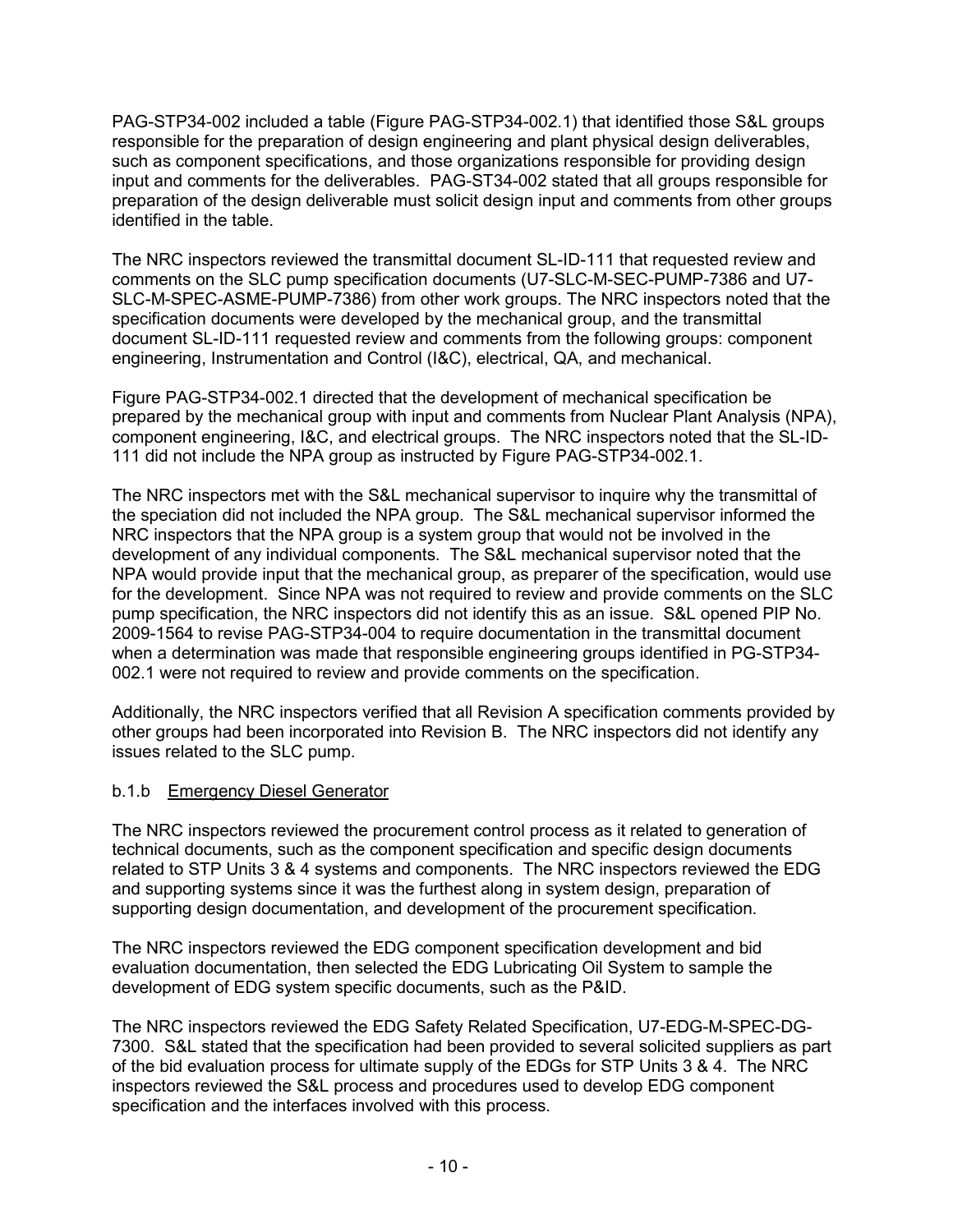S&L PWP No. 12188 described the STP Units 3 & 4 Advanced Boiling Water Reactor (ABWR) Nuclear Island design project requirements for S&L as a direct qualified supplier to Fluor as part of the STP Units 3 & 4 engineering, procurement, and construct (EPC) team. This PWP included such areas as scope of work, S&L external interfaces, management expectations, project team organization and personnel, and project unique quality control requirements. In addition, it described the interdisciplinary design review process, design, and V&V expectations. It also discussed the document and data control methods, the project procurement plan, and all requirements of the various S&L SOPs, including SOP-0407 and SOP 0601.

SOP-0601 described the S&L process for procuring items or services (i.e. deliverables) directly from S&L suppliers, or indirectly when S&L was authorized to procure on behalf of a client. Control of procurement interfaces with non-S&L project participants was also addressed. This activity has increased importance since the STP Units 3 & 4 Project includes direct interfaces with other EPC team members (STPNOC, Fluor, TANE) for development of procurement specifications.

PI-STP34-115 described the process to be used for the STP Units 3 & 4 project procurement activities. This PI described S&L's procurement scope and responsibility as a supplier to Fluor for (1) preparation and issuance of specifications for components, systems and structures; (2) performing technical bid evaluations; (3) Fluor purchase order support; and (4) performing other associated activities. This PI also incorporated and supplemented the requirements of SOP-0601 and controls project procurement activities of both safety-related and non-safety-related equipment and components.

The NRC inspectors reviewed documentation related to development of the EDG specification, including the electronic transmittal of the specification to EPC partners for review and comment. The NRC inspectors also reviewed the Document Comment Resolution Forms and verified that S&L had appropriately reviewed and addressed the comments received related to the EDG specification. Additionally, the NRC inspectors verified that all comments provided by the other EPC groups had been incorporated into the latest revision of the specification. This information was included as part of the EDG Purchase Specification, Revision 1, that was sent to potential suppliers as part of the bid solicitation. No issues were identified in this area.

#### EDG Bid Solicitation and Evaluation Process

The EDG system procurement for STP Units 3 & 4 consisted of three EDGs per unit along with the respective combustion air intake system, starting air system, fuel oil system, lubricating oil system, cooling water system, engine exhaust system and silencer, governor system, and generator with its excitation & voltage regulation systems. Each generator was classified as 1E and safety related. Specified mechanical components were in accordance with ASME Section III Class 3 design requirements.

The procurement process was governed by PI-STP34-115, as described above, with respect to the overall process description and included: preparation of specifications; interface with Fluor and other EPC team members, as appropriate, for review and comment on quality and technical issues; preparation of all bid evaluation review documentation and documentation; meeting with selected bidders on technical issues; and the approval for use "conformed specification." Fluor was responsible for finalizing and issuing purchase orders with the conformed specification.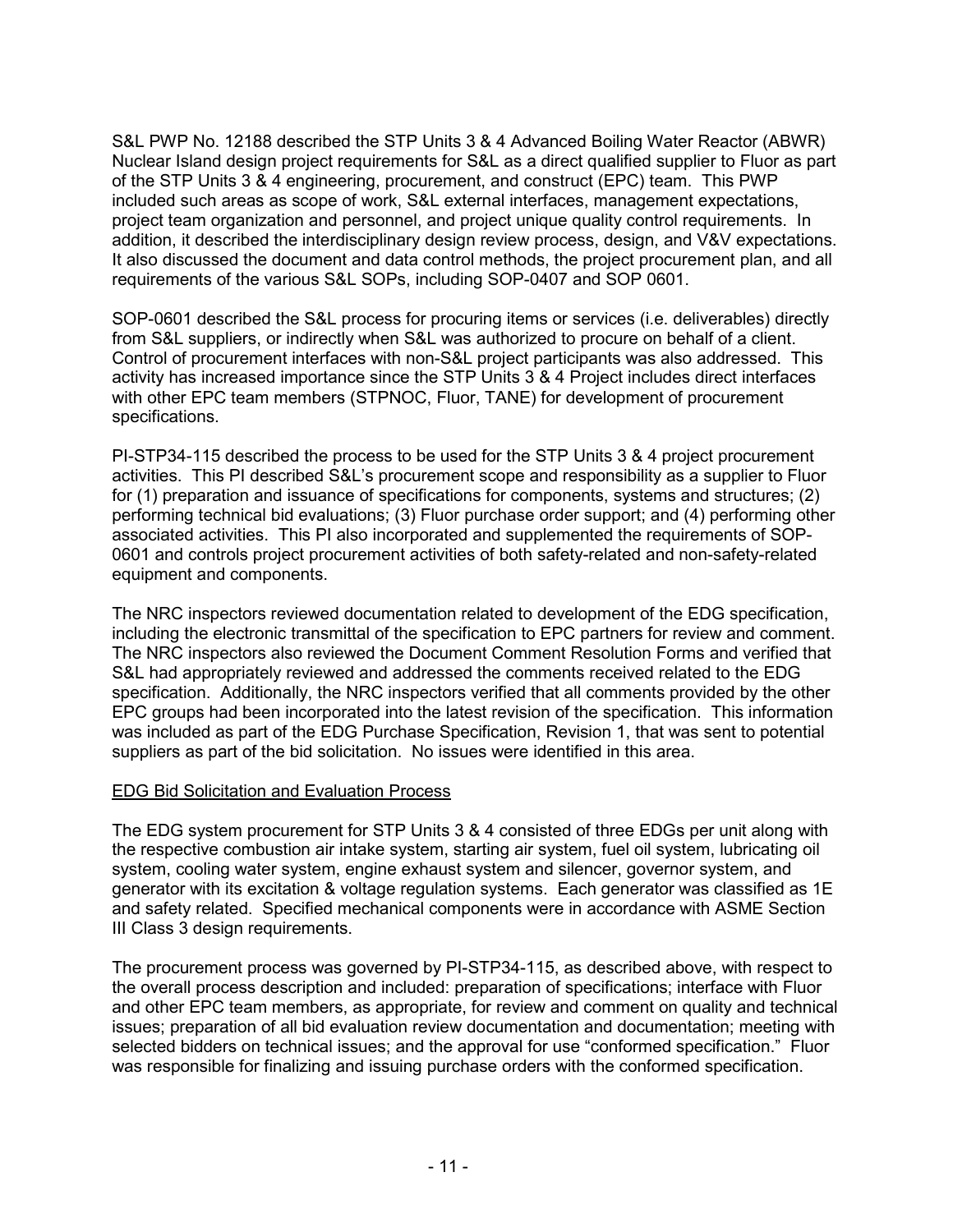The NRC inspectors reviewed the S&L documentation for their technical evaluation of the bids received from two potential suppliers. The commercial evaluation of the bids will be performed by Fluor. The NRC inspectors also reviewed the Document Comment Resolution Forms to verify that S&L had appropriately reviewed and addressed comments received related to the EDG purchase specification, and that all comments provided by the other EPC groups had been incorporated into the latest revision of the specification. Finally, the NRC inspectors verified that the draft letter to Fluor included the required technical justifications and resolution to comments provided by Flour, TANE, and STPNOC to support the EDG purchase specification development. No issues were identified in this area.

# b.2 SLC Pump Calculations

The process for preparing, documenting, reviewing, and approving all calculations for supporting engineering, design, and analysis was defined in SOP-402 and PI-STP34-106.

The NRC inspectors reviewed U7-STP34-CAL-DESN-6001 to verify that adequate review and approval had been performed. This calculation was performed to obtain a preliminary, independent evaluation of the SLC system hydraulic pressure losses, and to confirm that the SLC pumps were adequately sized with appropriate margin to meet system flow requirements. The NRC inspectors noted that the calculation adequately incorporated the purpose, inputs, assumptions, methodology and acceptance criteria, calculations, results and references.

The NRC inspectors noted that U7-STP34-CAL-DESN-6001 had not been approved at the time of the inspection and had been only issued to external organizations, such as Flour and TANE, for comments. The NRC inspectors also noted that U7-STP34-CAL-DESN-6001 adequately included a note that the calculation would be revised later based on final, detailed pipe routing and design components pressure losses for the equipment purchased for the STP Units 3 & 4 project. As such, the calculation was marked with 14 unverified assumptions.

The NRC inspectors reviewed the comments provided by the reviewer. The NRC inspectors noted that the comments were incorporated using a copy of the calculation, and verified that the cover sheet adequately documented the detailed review as the verification method. No issues were identified in this area.

## b.3 EDG Lubricating Oil System P&ID

The NRC inspectors reviewed PI-STP34-120 that prescribed the methodology to prepare P&IDs for STP Units 3 & 4. The NRC inspectors reviewed the PI requirements for P&IDs controlled by S&L to establish the process requirements for the EDG lubricating oil system.

The NRC inspectors reviewed Toshiba NT-5103096 (redline P&ID) sheets 1-5 and S&L drawing U3-EDG-M-DWG-PID-001, and discussed the various revisions with S&L staff. At the time of the inspection, a final contract had not yet been awarded to a vendor for the supply of the STP Units 3 & 4 EDGs. The NRC inspectors reviewed the Toshiba EDG system P&ID as well as the draft S&L P&ID issued to make the system drawings consistent with S&L P&ID format and nomenclature. Since a vendor had not been chosen, the S&L P&ID was a reference document developed using a Toshiba generic P&ID. This S&L document had not yet been approved or issued for use. S&L explained that the EDG vendor selected to provide the EDGs would develop the official system P&ID based upon their specific EDG design requirements.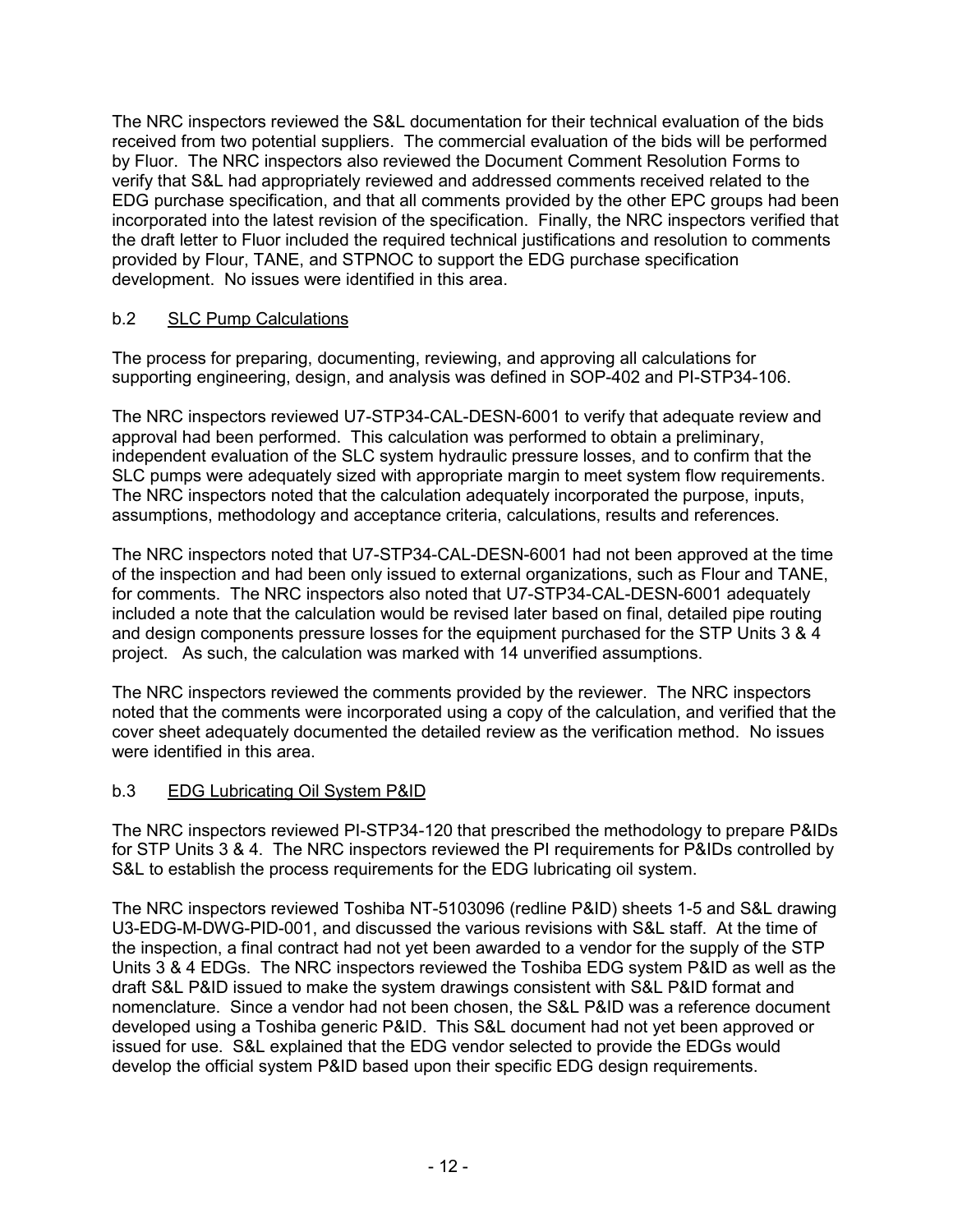The NRC inspectors reviewed documentation related to development of the EDG Lubricating Oil System P&ID including the electronic transmittal of the P&ID to EPC partners for review and comment. This included review of the Transmittal form used to send the P&ID to Fluor for review and comment. The NRC inspectors also reviewed the Document Comment Resolution Forms and verified that S&L had appropriately reviewed and addressed the comments received related to the EDG P&ID. Comment resolution information was eventually included as part of the EDG Purchase Specification, Revision 1, that was used for bid solicitation. No issues were identified in this area.

## c. Conclusion

The NRC inspectors concluded that S&L's program requirements for design control were consistent with the regulatory requirements of Criterion III of Appendix B to 10 CFR Part 50. Based on the limited sample of design documentation reviewed, the NRC inspectors also determined that S&L's QA program and associated design control implementing procedures were being effectively implemented for the areas reviewed. The NRC inspectors did not identify any issues in this area.

# 3. Document Control

# a. Inspection Scope

The NRC inspectors reviewed S&L's QA policies and implementing procedures that govern the document control process to verify compliance with the requirements of Criterion VI, "Document Control," of Appendix B to 10 CFR Part 50. Specifically, the NRC inspectors reviewed the following policies and procedures established by S&L:

- SL-TR-1A, "Sargent & Lundy Nuclear Quality Assurance Program Topical Report," Revision 20, dated April 17, 2009.
- U7-PROJ-G-PM-0001, "STP Units 3 & 4 Project Manual," Revision 1.
- SOP-1602, "Records Control," Revision 11, dated March 16, 2009.
- PI-STP34-113, "Document Control and Record Retention," Revision 5, dated August 14, 2009.

# b. Observations and Findings

U7-PROJ-G-PM-0001 described the document processing system that the STP Units 3 & 4 EPC team used for circulating documents among team members for review, comment, and approval. The EPC team processing system included an optional collaborative tool to provide an opportunity to review, comment, and have comments resolved before submitting the document for final review and approval.

This project collaboration system was Fluor's Project OnLine (POL) system. S&L used this system for transmitting documents to Fluor and TANE, and "posting" the document in POL. Before "posting" a document in POL, S&L developed a transmittal letter with a unique correspondence number. S&L had converted documents uploaded into POL in Adobe Acrobat PDF form. S&L retained copy in the native file format (e.g., Word or Excel) in S&L's internal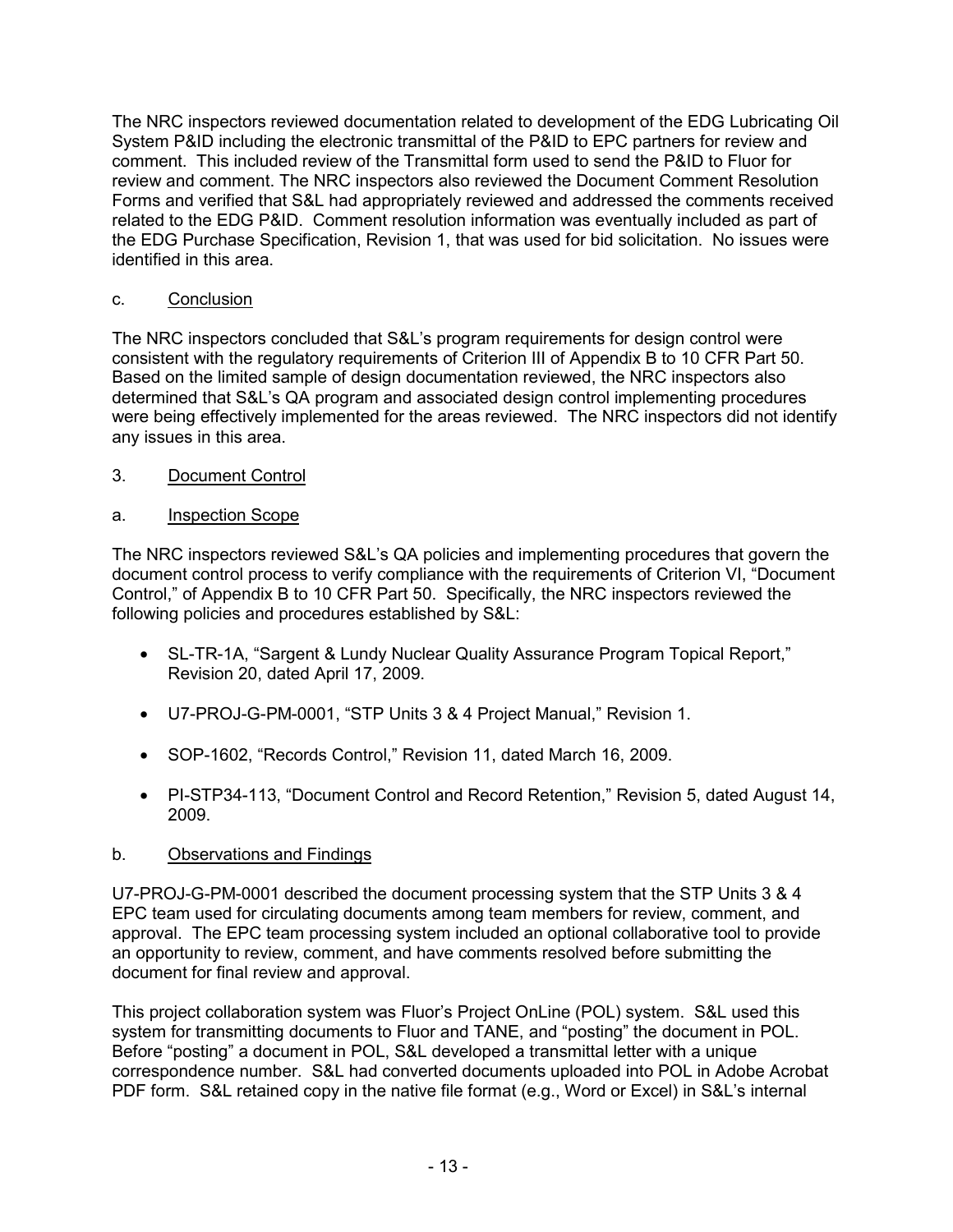document processing system, "Document Management System." Flour has overall responsibility for managing documents placed in POL.

The S&L administrative assistant group was the only group that had access rights to upload documents into POL. For each document posted in POL, the administrative assistant group updated the Transmittal Log that included all documents that had been transmitted outside of S&L for review and comments. The distribution of documents (to and from TANE or STPNOC) was maintained by Fluor. When Fluor responded to a transmittal of S&L, they initiated a new transmittal letter and posted documents in POL. The system automatically generated an email notifying S&L that comments from Fluor had been received. The administrative assistant group recorded the Fluor transmittal number in a separate Receiving Log maintained within administrative assistant group file. The administrative assistant group distributed the document as described in the distribution list included in the transmittal received by Fluor.

In addition to POL, another optional tool, "Certrec," was introduced into the document control system to reduce the time to review and resolve comments from all EPC team members. This tool is maintained by STPNOC and provides access to all EPC team members. Certrec was used to upload documents for review and comment from all EPC team members at the same time. It also allowed all EPC members to view and review everyone's comments and reduced the review and comment time period.

Once comments had been resolved using Certrec, documents followed the formal review and approval process through POL. After S&L documents were sent to Fluor through POL, documents were uploaded into the Portal system for submittal to STPNOC for final review/comment/acceptance. S&L did not have access to Portal. All S&L's documents were placed into the Portal by Fluor after acceptance through POL.

PI-STP34-113 described the S&L internal document control process for the STP Units 3 & 4 project. The procedure applied to both S&L generated documents and those documents and data received from others for use in project data. The NRC inspectors verified that the latest SOPs and PIs developed for STP Units 3 & 4 project were posted electronically on the internal S&L web page (SLWeb) in a read only format. Additionally, the NRC inspectors verified that S&L was keeping documents in their internal document processing system, "Document Management System." NRC inspectors noted that all documents and records reviewed during the inspection related to the development of specifications and technical documents were adequately numbered, identifiable, legible and retrievable.

#### c. Conclusion

The NRC inspectors concluded that S&L's program requirements for document control were consistent with the regulatory requirements of Criterion VI, "Document Control," of Appendix B to 10 CFR Part 50. Based on the limited sample of documents reviewed, the NRC inspectors also determined that S&L's QA Program and associated document control implementing procedures were being effectively implemented. The NRC inspectors did not identify any issues in this area.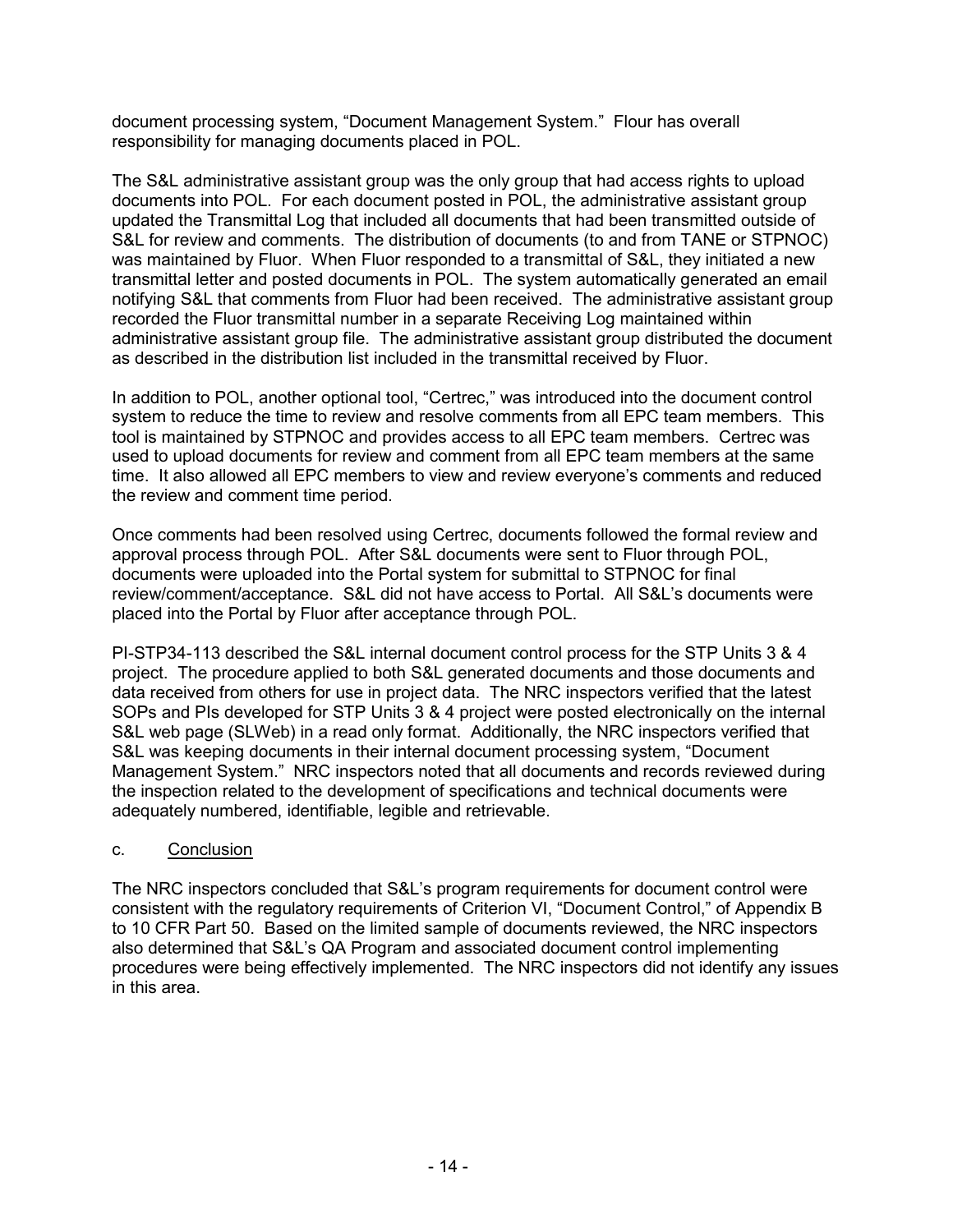## 4. Corrective Action Process

#### a. Inspection Scope

The NRC inspectors reviewed S&L's QA policies and implementing procedures that govern the corrective action process to verify compliance with the requirements of Criterion XVI, "Corrective Action," of Appendix B. Specifically, the NRC inspectors reviewed the following policies and procedures established by S&L:

- SL-TR-1A, "Sargent & Lundy Nuclear Quality Assurance Program Topical Report," Revision 20, dated April 17, 2009.
- SOP-1401, "Performance Improvement Process," Revision 9B, dated September 9, 2009.
- PIP No. 2008-1304, "Unverified Inputs & Assumptions Not Clearly Identified," dated September 15, 2008.
- PIP No. 2008-0999, "Insufficient Design Margin for Ultimate Heat Sink Inventory," dated July 11, 2008.
- PIP No. 2009-0463, "Procurement Specifications were not in Accordance with Project Instruction," dated March 25, 2009.
- PIP No. 2009-0711, "Omission of Digital I&C Requirements in EDG Specification," dated May 1, 2009.
- PIP No. 2009-1402, "Errors in the Computation of Structural Model Properties," dated August 18, 2009.

#### b. Observations and Findings

SL-TR-1A, Section 16.0, "Corrective Action," defined the measures for generating, tracking, and closing PIPs. S&L's performance improvement process provided measures to assure that conditions adverse to quality were identified, documented, dispositioned, and corrected.

SOP-1401, "Performance Improvement Process," defined the process for identifying and addressing improvement opportunities, quality problems, lessons learned and best practices. This SOP provided: (1) the processes for determining the effectiveness of corrective actions taken for quality problems and nonconformances; (2) identifying precursors to nonconformances and significant conditions adverse to quality and for determining and implementing appropriate action to prevent these quality problems; and (3) issuing and controlling technical alerts and best practice notices.

The NRC inspectors examined the log for STP Units 3 & 4 PIPs generated between January 1, 2008, and September 12, 2009. The NRC inspectors reviewed the PIP packages for PIP Numbers 2008-1304, 2008-0999, 2009-0711, 2009-0463, and 2009-1402. Three of the selected PIPs were related to calculation errors while the other two were related to procurement specification errors. The NRC inspectors found that actions taken by S&L were fully appropriate for these PIPs, including determining whether these conditions needed evaluation in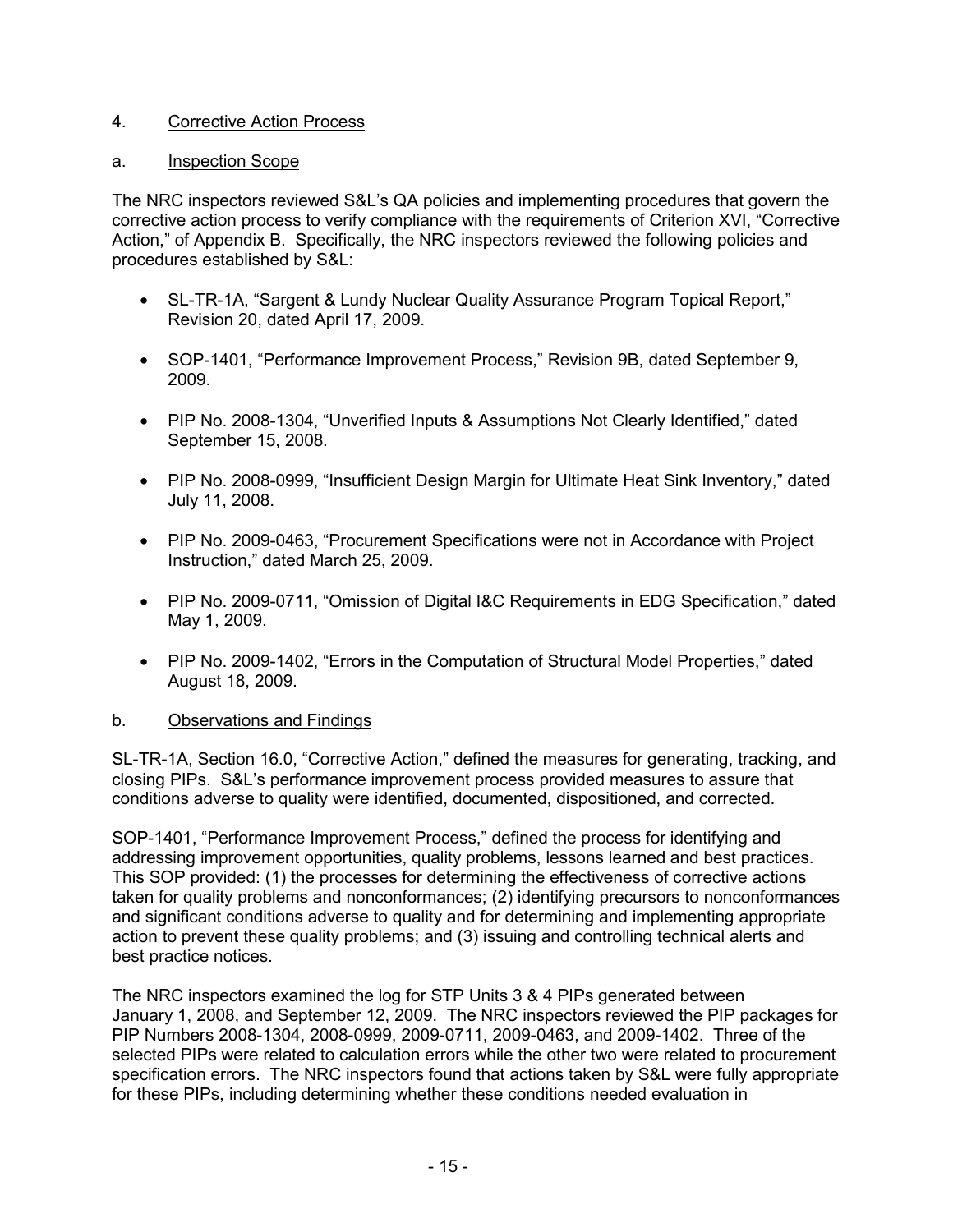accordance with 10 CFR Part 21. In addition, the NRC inspectors reviewed: (1) how the problems were identified; (2) if they were adequately dispositioned in accordance with S&L's approved procedures; (3) if appropriate technical justifications were presented for each disposition; and (4) if adequate actions were taken by S&L.

### c. Conclusions

The NRC inspectors concluded that S&L's program requirements for corrective actions were consistent with the regulatory requirements of Criterion XVI of Appendix B. Based on the limited sample of documents reviewed, the NRC inspectors also determined that S&L's QATR and associated corrective action procedure were being effectively implemented. The NRC inspectors did not identify any issues in this area.

### 5. Audits

### a. Inspection Scope

The NRC inspectors reviewed S&L's QA policies and implementing procedures governing audits to verify compliance with the requirements of Criterion XVIII, "Audits," of Appendix B to 10 CFR Part 50. In addition, the NRC inspectors reviewed a sample of S&L audits, surveillances, and audit schedules to ensure compliance with regulatory requirements. Specifically, the NRC inspectors reviewed the following S&L policies, procedures, and audit-related documents:

- SL-TR-1A, "Sargent & Lundy Nuclear Quality Assurance Program Topical Report," Revision 20, dated April 17, 2009.
- SOP-1701, "Audits and Surveillances," Revision 7A, dated September 7, 2007.
- Quality Assurance Standard (QAS)-1700, "Audit, Surveillance, and Evaluation Planning and Scheduling," Revision 9, dated September 11, 2009.
- QAS-1702, "Audits and Surveillances," Revision 1, dated September 11, 2009.
- QA Division Overview Schedule for a period of 01/01/2009 through 06/30/2011 (2009 Revision 3) dated September 11, 2009.
- STP Project Audit Reports 2008-035 and 2009-037 dated August 26, 2008, and April 1, 2009.
- Approved Suppliers List (ASL), "Nuclear Suppliers," Revision 44, dated September 11, 2009.
- Ghiocel Predictive Technologies Audit Report 2008-045 dated April 10, 2008.
- Ghiocel Predictive Technologies Surveillances 2009-049 and 2009-062 dated February 20, 2009, and June 22, 2009.
- PIP 2009-1568, "Enhancements and Improvements Resulting from QA COP," dated September 16, 2009.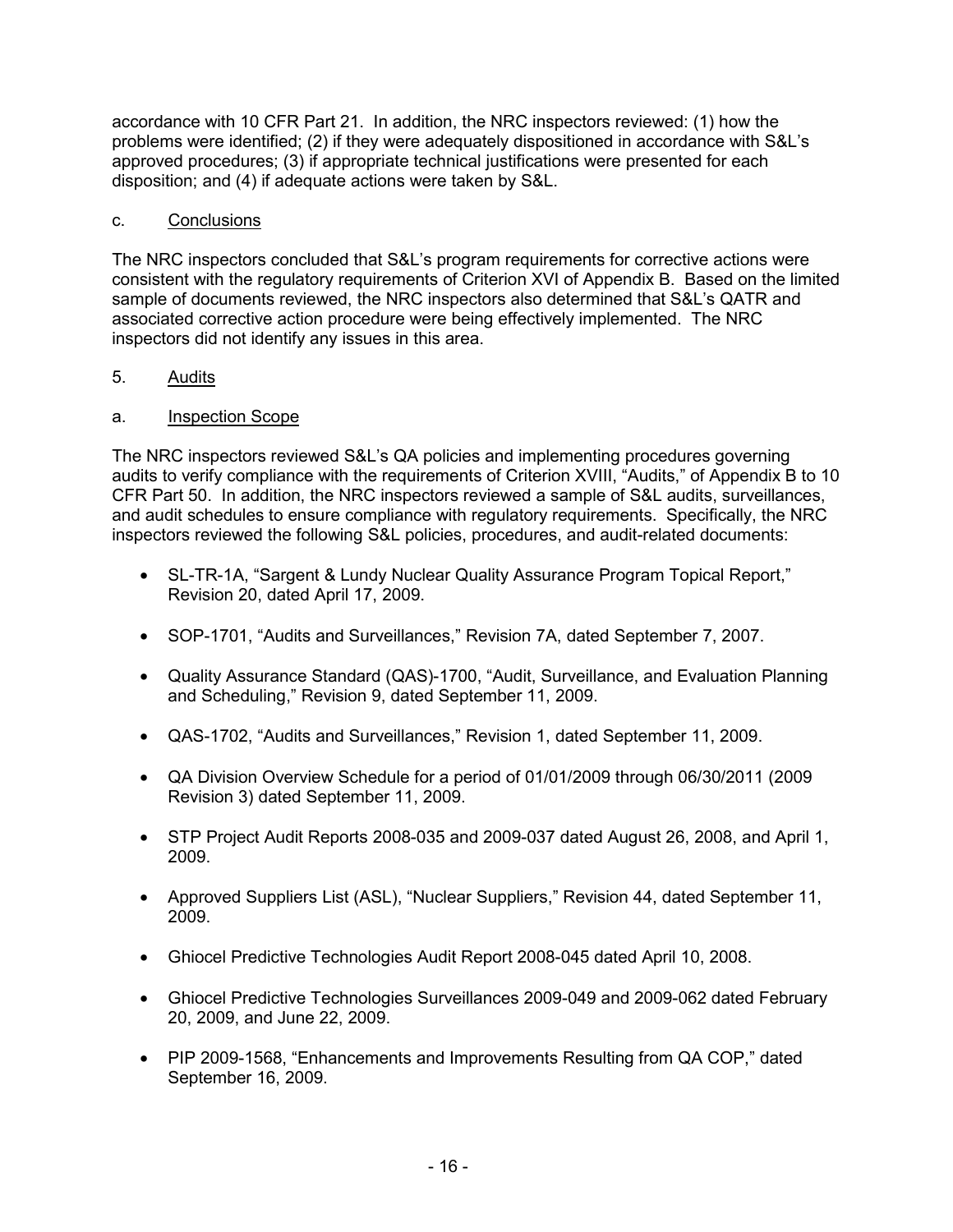### b. Observations and Findings

SL-TR-1A, Section 18.0, "Audits," outlined the requirements for planned audits and surveillances. The requirements, which applied to both internal S&L groups and external suppliers, ensured compliance with and assessed the effectiveness of all aspects of the S&L Nuclear QA Program and implementing procedures. Section 18.02 of SL-TR-1A required audits and surveillances to be carried out by QA in accordance with the requirements of S&L's SOPs.

SOP-1701 defined general requirements for the scheduling, planning, preparing, performing, reporting, and follow-up of quality audits and surveillances. Section 4.1 required development of an oversight schedule of audits and planned surveillances in accordance with QAS-1700. Section 5.1 required planning and performance of audit activities in accordance with QAS-1702. SOP-1701. Section 6.1 required audit and surveillance report preparation in accordance with QAS-1702.

QAS-1700 described mandatory requirements for planning and scheduling of S&L audits, surveillances, and evaluations. Section 3.1 required the Audit Coordinator to maintain an internal and external audit schedule and that it provide coverage for a 24-month period. Section 3.2 required Overview Schedule preparation to allow verification of 10 CFR requirements.

QAS-1702 defined specific requirements for the scheduling, planning, preparing, performing, reporting, and follow-up of quality audits and surveillances. Section 5, "Audit Planning and Performance (Nuclear-related Activities)," provided detailed requirements for preparing and executing nuclear–related audits including development of audit plans. Section 7, "Audit/Surveillance Reporting (Nuclear-related Activities)," provided detailed requirements for reporting for nuclear–related audits and surveillances.

The NRC inspectors reviewed a GP Technologies external audit, two STP program internal audits, and two GP Technologies surveillances. The NRC inspectors found that GP Technologies Surveillance 2009-062 was missing several report elements required by QAS-1702, Section 7.1. Missing elements included date of the surveillance, surveillance team members, list of personnel attending entrance /exit meetings, and the specific Appendix B criteria reviewed. S&L personnel mentioned that S&L's internal Audit 2009-025 had previously identified this deficiency and had been documented in PIP 2009-1110. The NRC inspectors noted that the report requirements of QAS-1702, Section 7, had been updated and clarified in the latest revision of QAS-1702, as the result of the PIP.

The NRC inspectors noted that QAS-1702, Section 5.8, required checklists for nuclear audits, and specified a Nuclear Procurement Issues Committee (NUPIC) or equivalent checklist for external audits. S&L QA personnel stated the Standard Project Audit Checklist was used for internal audits. The NRC inspectors reviewed one NUPIC and one internal audit checklist associated with STP Units 3 & 4 activities. The NRC inspectors noted that the S&L Standard Project Audit Checklist was divided into the five general areas of evaluation: Project Management, Design, Administrative, Procurement, and QA Software Controls, and that the applicable SOPs were listed as references for the individual audit elements. The NRC inspectors determined that the sample of audit checklists reviewed used the appropriate checklists and contained sufficient detail to meet S&L and NRC requirements.

In addition, the NRC inspectors reviewed one Overview Schedule, the S&L ASL, and various revisions of two internal and one external audit plans to ensure compliance with regulatory requirements. The NRC inspectors noted that the Overview Schedule depicted a two and a half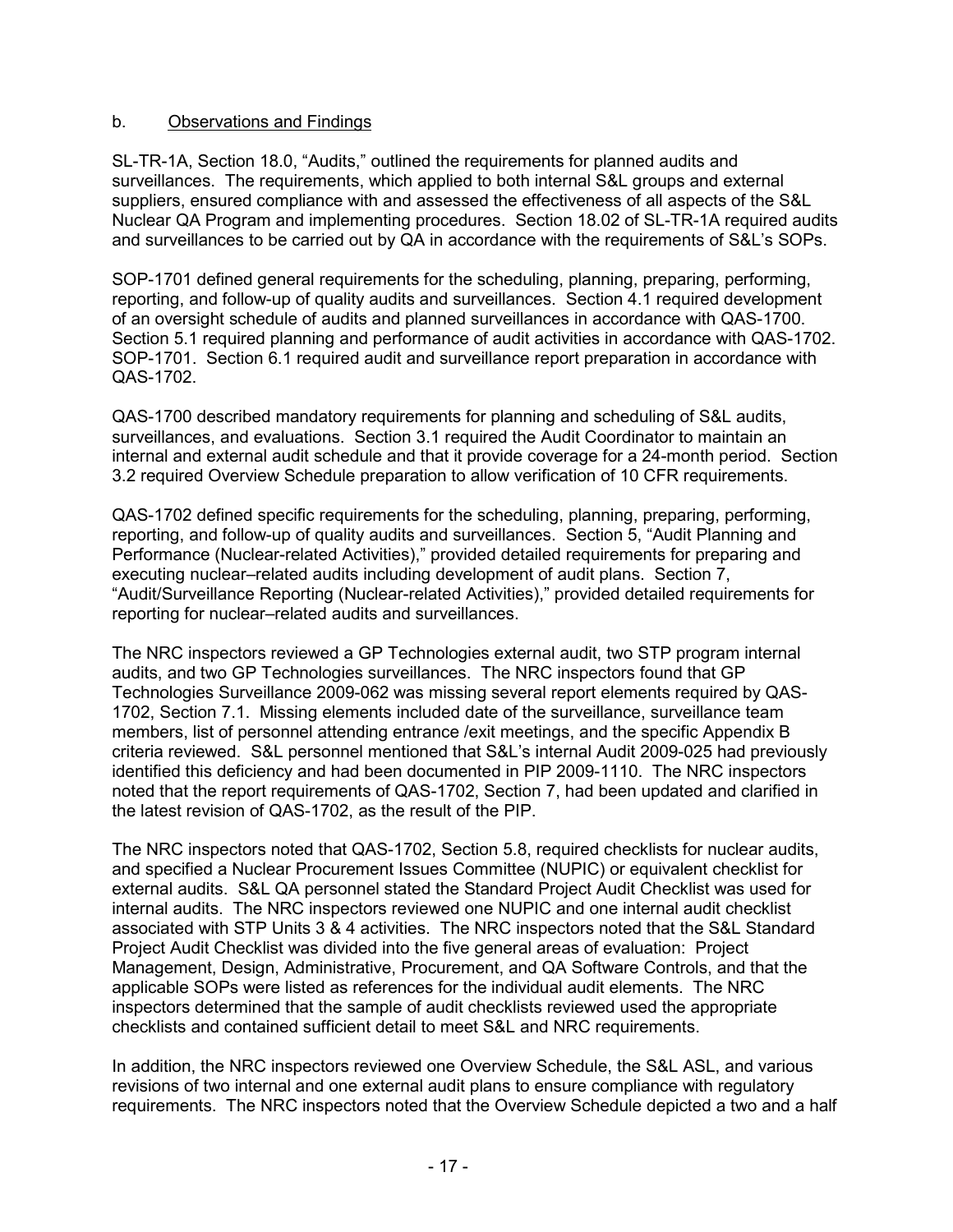year period and was updated on a quarterly basis. The NRC inspectors did not identify any issues related to ASL maintenance, or audit scheduling and preparation.

### c. Conclusions

The NRC inspectors concluded that S&L's audit program requirements and its implementation for activities affecting quality were consistent with the regulatory requirements of Criterion XVIII of Appendix B to 10 CFR Part 50. Based on the limited sample of audits and surveillances reviewed, the NRC inspectors also determined that S&L's QATR and associated audit procedures were being effectively implemented. The NRC inspectors did not identify any issues in this area.

### 6. Training and Qualifications

### a. Inspection Scope

The NRC inspectors reviewed S&L's QA policies and implementing procedures that govern the control of training and qualification of personnel performing activities affecting quality to verify compliance with the requirements of Criterion II, "Quality Assurance Program," of Appendix B to 10 CFR Part 50. The NRC inspectors also reviewed a sample of internal S&L personnel training and qualification records to verify compliance with S&L requirements. In addition, the NRC inspectors sampled S&L external supplier training requirements that were imposed by S&L purchase orders and acceptance plans for the STP Units 3 & 4 project. Specifically, the NRC inspectors reviewed the following S&L policies, procedures, procurement documents, and qualification-related records:

- SL-TR-1A, "Sargent & Lundy Nuclear Quality Assurance Program Topical Report," Revision 20, dated April 17, 2009.
- SOP-1801, "Process Definition and Associated Personnel Qualifications," Revision 5C, dated January 15, 2008.
- SOP-1803, "Personnel Training," Revision 4, dated February 6, 2007.
- QAS-1701, "Qualification of Audit Personnel," Revision 6, dated September 11, 2009.
- PI-STP34-104, "STP Units 3 & 4 Project Training," Revision 1, dated May 20, 2009.
- Ghiocel Predictive Technologies purchase orders 23726, 24393, and 24707, Revisions 0, dated May 22, 2008, September 22, 2008, and November 20, 2008.
- Project 12188-010, "Acceptance Plan for Seismic Soil-Structure Interaction (SSI) Analysis Performed by Ghiocel Predictive Technologies Inc. In Support of the South Texas Project," Revision 0, dated September 17, 2008.
- Project 12188-010, "Acceptance Plan for Reactor Building Seismic Soil-Structure Interaction (SSI) Analysis Performed by Ghiocel Predictive Technologies Inc. In Support of the South Texas Project," Revision 0, dated November 1, 2008.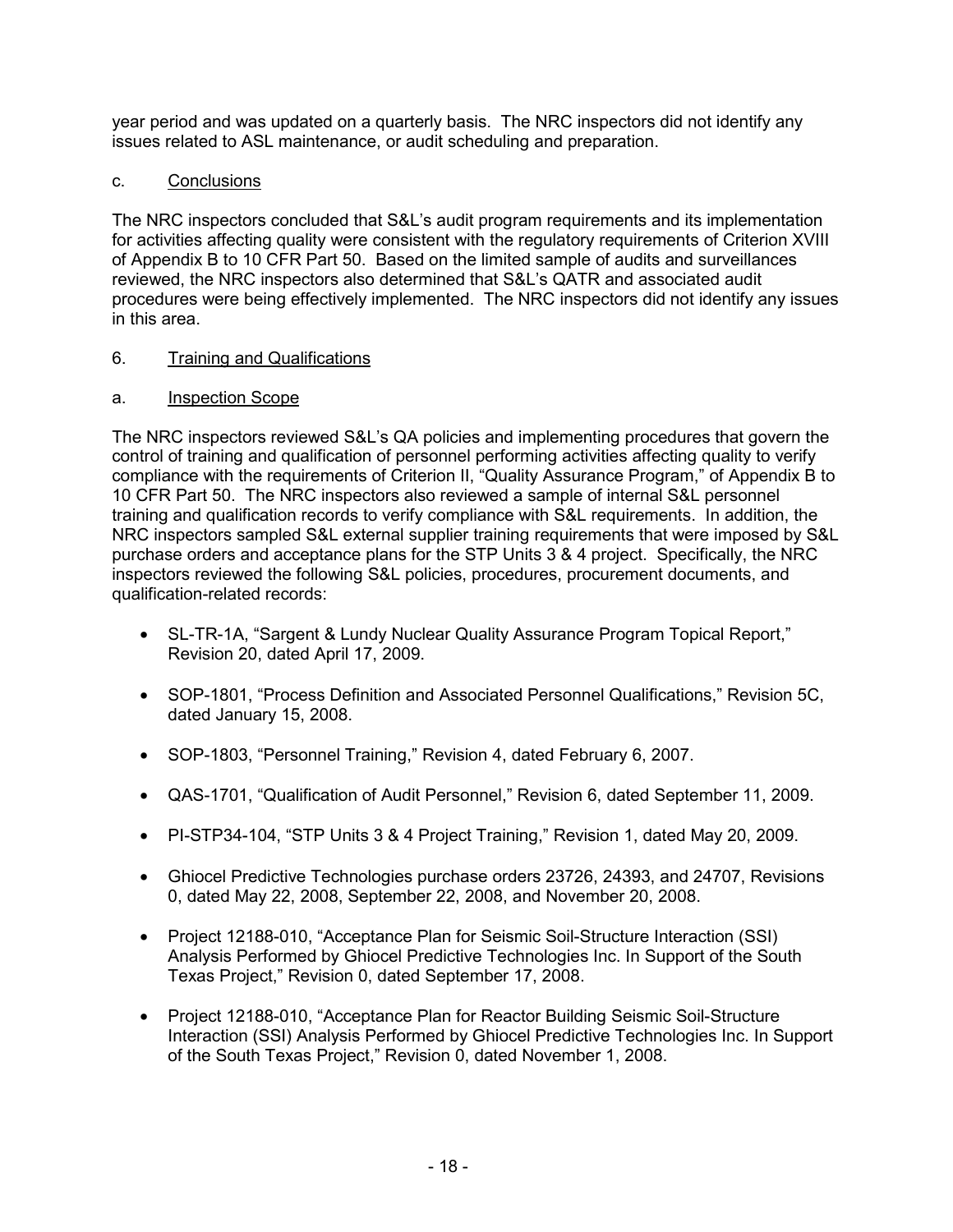### b. Observations and Findings

SL-TR-1A, Section 02.06, provided general policy that assured appropriate skills were utilized by S&L personnel in the performance of quality-related activities.

SOP-1803, Section 3, described the general requirements for indoctrination and training of personnel performing activities affecting quality. SOP-1803, Sections 4, 5, and 6, respectively, described specific requirements for quality process, technical, and project unique training.

SOP-1801, Section 3, "Process Definition," described the responsibilities and methodology for identifying and defining processes, while Section 5, "Personnel Qualification," described requirements for qualifying personnel to perform work within defined processes.

QAS-1701, Section 3, "Qualification of Personnel Performing Audits of Quality Activities Based on 10CFR50, 10CFR71, 10CFR72, ASME NQA-1(1994), 10CFR76, or CSA N286," established training and qualification requirements for auditors and lead auditors performing audits of quality activities based on NRC requirements or ASME NQA-1 (1994). Lead auditors are specifically evaluated in accordance with ASME NQA-1 (1994).

PI-STP34-104 supplemented SOP-1803 and provided requirements and guidelines for training STP Units 3 & 4 project team personnel.

The NRC inspectors examined a sample of eight training and qualification records for lead auditors, engineering personnel, and supplier personnel qualified to perform quality-related work under the S&L quality program. The NRC inspectors verified a sample of personnel performing activities affecting quality had completed the required training and met the specified requirements.

Since GP Technologies personnel were conducting safety-related work under the S&L QA program, the NRC inspectors reviewed the three GP Technologies purchase orders and two acceptance plans associated with STP Units 3 & 4 activities, referenced in Section 6a, to verify that imposed supplier personnel training and qualification requirements had been met. The NRC inspectors found that required GP Technologies personnel had been appropriately trained and qualified in accordance with S&L requirements. The NRC inspectors did not identify any issues related to S&L and contractually imposed supplier personnel training and qualification requirements.

## c. Conclusions

The NRC inspectors concluded that S&L's program requirements for training and qualification of personnel performing activities affecting quality were consistent with the regulatory requirements of Criterion II of Appendix B to 10 CFR Part 50. Based on the limited sample of training and qualification records reviewed, the NRC inspectors also determined that S&L's QATR and associated training and qualification procedures were being effectively implemented. The NRC inspectors did not identify any issues in this area.

#### 7. Entrance and Exit Meetings

On September 14, 2009, the NRC inspectors presented the inspection scope during an entrance meeting with S&L Chief Nuclear Officer (CNO), Brian Renwick, S&L QA Director, Randall L. Kurtz, and other S&L personnel.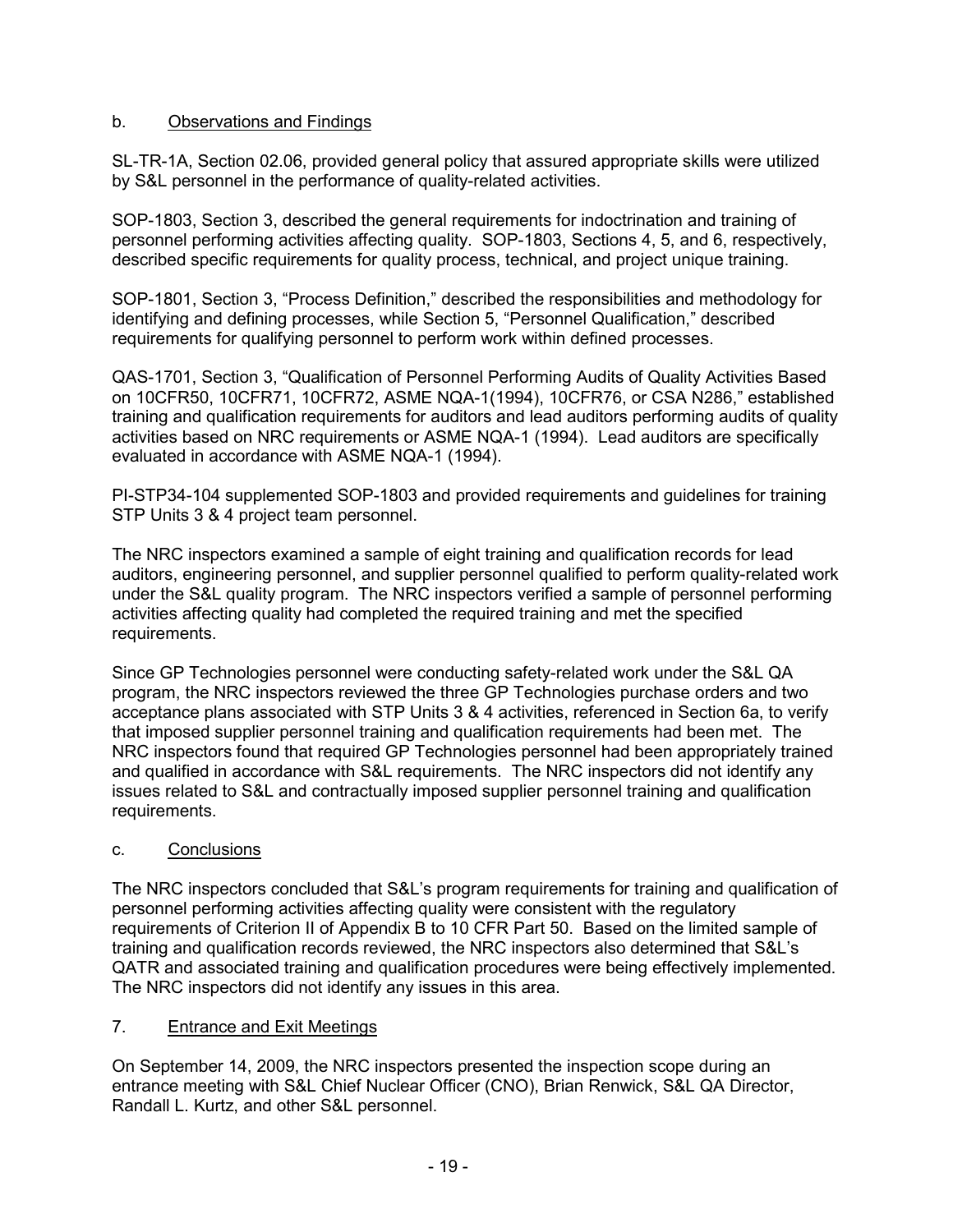On September 17, the NRC inspectors presented the inspection results during an exit meeting with S&L CNO, Brian Renwick, S&L QA Director, Randall L. Kurtz, and other S&L personnel.

See Attachment 1 for a list of attendees for the entrance and exit meetings.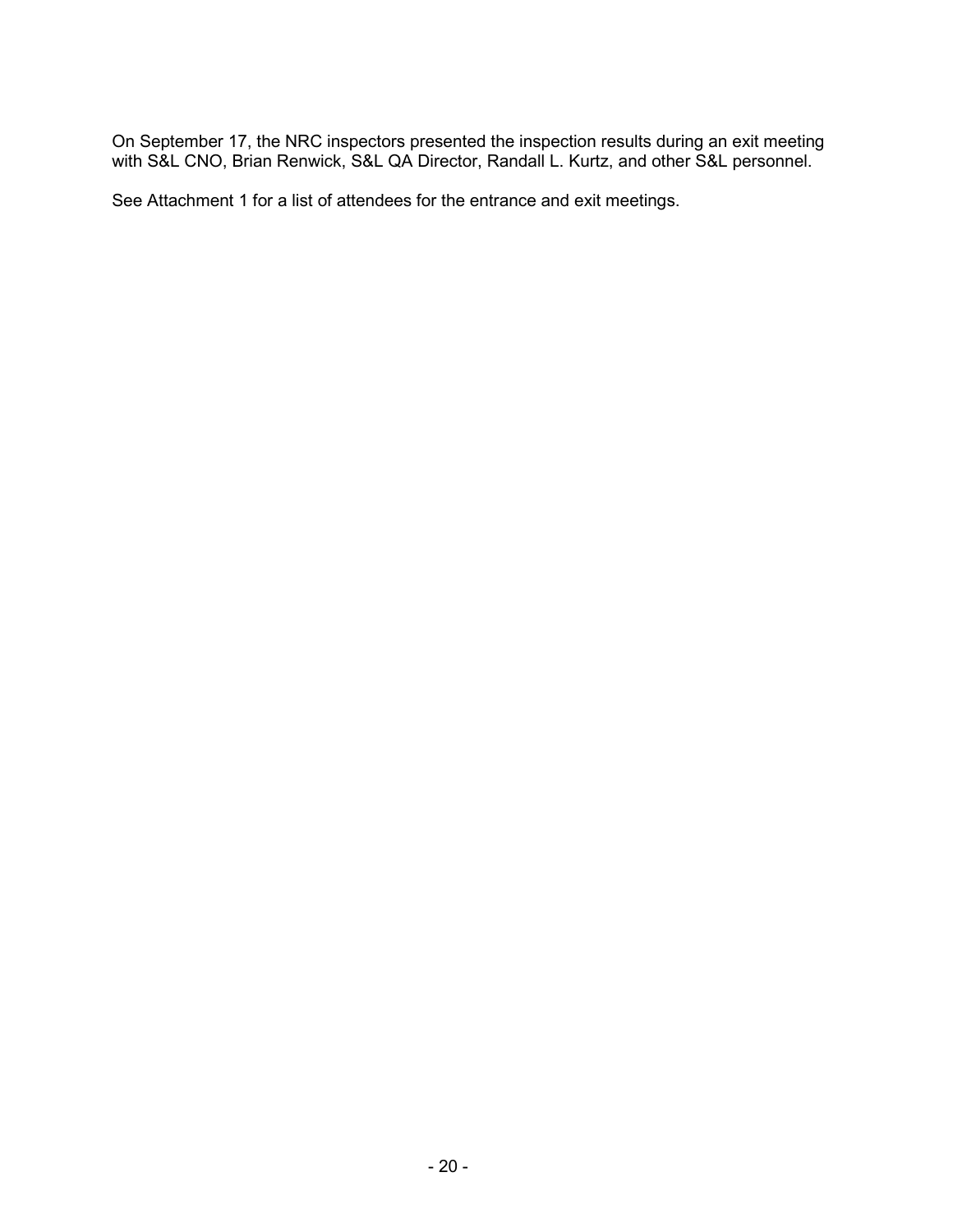## **ATTACHMENT 1**

### 1. LIST OF ENTRANCE AND EXIT MEETINGS ATTENDEES AND KEY PERSONS **CONTACTED**

(1) Entrance Meeting Attendee September 14, 2009, (2) Exit Meeting Attendee on September 17, 2009, (3) Person Interviewed.

| $\mathbf{\underline{(1)}}$ | <u>(2)</u> | (3) | Name, Department/Organization                  |  |  |
|----------------------------|------------|-----|------------------------------------------------|--|--|
| X                          | X          |     | B. Renwick, CNO, S&L                           |  |  |
| X                          | X          |     | D. Schopfer, Executive VP-NPT, S&L             |  |  |
| X                          | X          |     | G. Anderson, Executive VP-COO, S&L             |  |  |
| X                          |            |     | D. Chaplin, CFO, S&L                           |  |  |
| X                          | X          |     | T. Slay, NPT-Admin, S&L                        |  |  |
| X                          | X          |     | G. Daley, NPT Operations Manager, S&L          |  |  |
| X                          | X          |     | C. Foster, ASD NPT Supervisor, S&L             |  |  |
| X                          | X          |     | R. Hooks, Building Design Director, S&L        |  |  |
| X                          | X          |     | C. Montgomery, Project Administrator, S&L      |  |  |
| X                          | X          |     | P. Agrawal, Senior Manager, S&L                |  |  |
| X                          | X          |     | A. Skaczylo, Computer Services Manager, S&L    |  |  |
| X                          | X          |     | P. Scholl, Director of Engineering, S&L        |  |  |
| X                          |            |     | J. Moslemian, NPT, S&L                         |  |  |
|                            | X          |     | J. Reyes, Procurement Contract Specialist, S&L |  |  |
|                            | X          |     | P. Aschoff, Procurement Manager, S&L           |  |  |
| X                          | X          | X   | R. Kurtz, QA Director, S&L                     |  |  |
| X                          | X          | X   | A. Neri, Director of Systems Engineering, S&L  |  |  |
| X                          | X          | X   | M. Santschi, Design Director, S&L              |  |  |
| X                          | X          | X   | M. Shewski, Project Manager, S&L               |  |  |
| X                          | X          | X   | P. Sheppard, Project QA Associate, S&L         |  |  |
| X                          | X          | X   | J. McIntyre, Quality Service Manager, S&L      |  |  |
|                            | X          | X   | C. Ruth, Software Manager, S&L                 |  |  |
|                            | X          | X   | L. Dunn, QA Division-STP Quality Control, S&L  |  |  |
|                            | X          | X   | C. Brouillette, QA Audit Coordinator, S&L      |  |  |
|                            |            | X   | K. Bratt, NPT Project Controls Manager, S&L    |  |  |
|                            |            | X   | T. Sato, NPT Administrator Assistant, S&L      |  |  |
|                            |            | X   | B. Pandit, Engineering Manager, S&L            |  |  |
|                            |            | X   | E. Martin, Quality Services Manager, S&L       |  |  |
|                            |            | X   | S. Singh, Senior Manager, S&L                  |  |  |
|                            |            | X   | B. Slavin, Project Assistant, S&L              |  |  |
| X                          |            |     | K. Richards, SVP, STPNOC                       |  |  |
|                            | X          |     | S. Head, Regulatory Affairs Manager, STPNOC    |  |  |
| X                          | X          |     | T. Walker, Quality Manager, STPNOC             |  |  |
| Χ                          | X          |     | R. McIntyre, Inspection Team Leader, NRC/NRO   |  |  |
| X                          | X          |     | G. Lipscomb, Inspector, NRC/NRO                |  |  |
| X                          | X          |     | A. Rivera-Varona, Inspector, NRC/NRO           |  |  |
| X                          | X          |     | A. Keim, Inspector, NRC/NRO                    |  |  |
|                            | X          |     | R. Rasmussen, Chief CQVB, NRC/NRO              |  |  |
| X                          | X          |     | R. Wild, Audit Manager, NRC-OIG                |  |  |
| X                          | X          |     | M. Zeitler, Senior Analyst, NRC-OIG            |  |  |